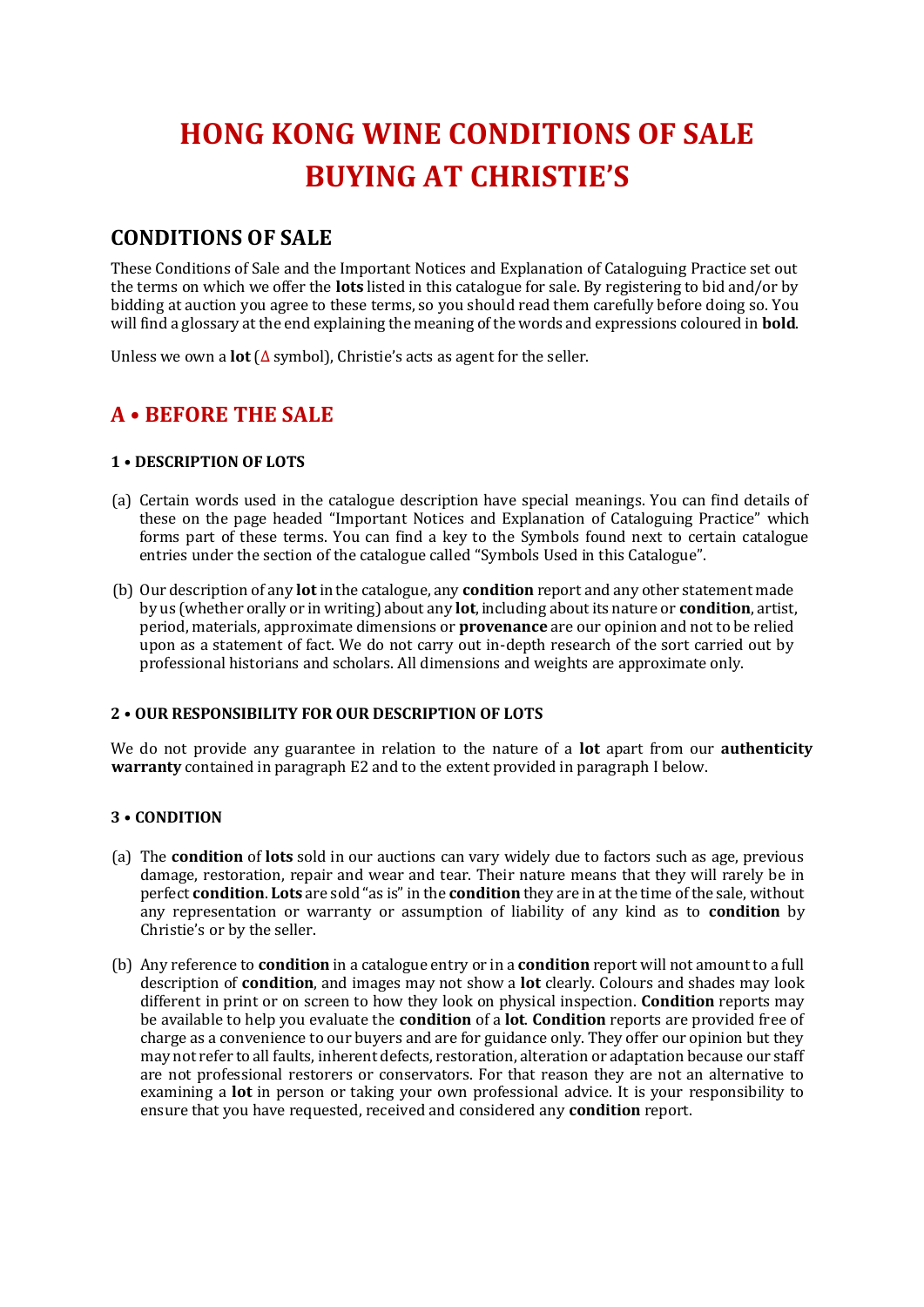#### **4 • VIEWING LOTS PRE-AUCTION**

- (a) If you are planning to bid on a **lot,** you should inspect it personally or through a knowledgeable representative before you make a bid to make sure that you accept the description and its **condition**. We recommend you get your own advice from a restorer or other professional adviser.
- (b) Pre-auction viewings are open to the public free of charge. Our specialists may be available to answer questions at pre-auction viewings or by appointment.

#### **5 • ESTIMATES**

**Estimates** are based on the **condition**, rarity, quality and **provenance** of the **lots** and on prices recently paid at auction for similar property. **Estimates** can change. Neither you, nor anyone else, may rely on any **estimates** as a prediction or guarantee of the actual selling price of a **lot** or its value for any other purpose. **Estimates** do not include the **buyer's premium** or any applicable taxes. **Estimates** may be shown in different currencies from that of the saleroom for guidance only. The rate of exchange used in our printed catalogues is fixed at the latest practical date prior to the printing of the catalogue and may have changed by the time of our sale.

#### **6 • WITHDRAWAL**

Christie's may, at its option, withdraw any **lot** at any time prior to or during the sale of the **lot**. Christie's has no liability to you for any decision to withdraw.

#### **7 • JEWELLERY**

- (a) Coloured gemstones (such as rubies, sapphires and emeralds) may have been treated to improve their look, through methods such as heating and oiling. These methods are accepted by the international jewellery trade but may make the gemstone less strong and/or require special care over time.
- (b) All types of gemstones may have been improved by some method. You may request a gemmological report for any item which does not have a report if the request is made to us at least three weeks before the date of the auction and you pay the fee for the report.
- (c) We do not obtain a gemmological report for every gemstone sold in our auctions. Where we do get gemmological reports from internationally accepted gemmological laboratories, such reports will be described in the catalogue. Reports from American gemmological laboratories will describe any improvement or treatment to the gemstone. Reports from European gemmological laboratories will describe any improvement or treatment only if we request that they do so, but will confirm when no improvement or treatment has been made. Because of differences in approach and technology, laboratories may not agree whether a particular gemstone has been treated, the amount of treatment or whether treatment is permanent. The gemmological laboratories will only report on the improvements or treatments known to the laboratories at the date of the report.
- (d) For jewellery sales, **estimates** are based on the information in any gemmological report or, if no report is available, assume that the gemstones may have been treated or enhanced.

#### **8 • WATCHES & CLOCKS**

(a) Almost all clocks and watches are repaired in their lifetime and may include parts which are not original. We do not give a **warranty** that any individual component part of any watch or clock is **authentic**. Watchbands described as "associated" are not part of the original watch and may not be **authentic**. Clocks may be sold without pendulums, weights or keys.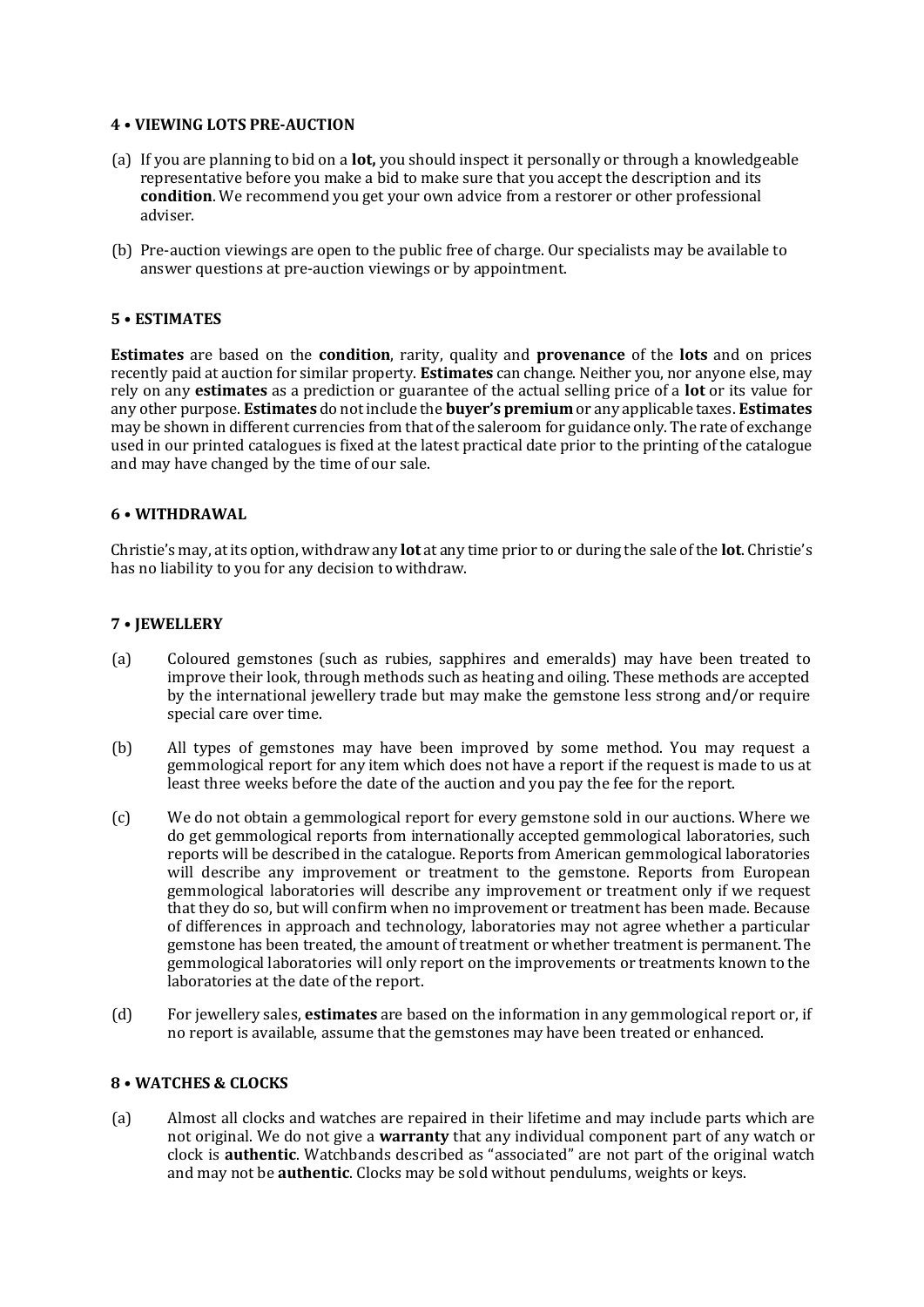- (b) As collectors' watches and clocks often have very fine and complex mechanisms, a general service, change of battery or further repair work may be necessary, for which you are responsible. We do not give a **warranty** that any watch or clock is in good working order. Certificates are not available unless described in the catalogue.
- (c) Most watches have been opened to find out the type and quality of movement. For that reason, watches with water resistant cases may not be waterproof and we recommend you have them checked by a competent watchmaker before use.

Important information about the sale, transport and shipping of watches and watchbands can be found in paragraph H2(f).

### **B • REGISTERING TO BID**

#### **1 • NEW BIDDERS**

- (a) If this is your first time bidding at Christie's or you are a returning bidder who has not bought anything from any of our salerooms within the last two years you must register at least 48 hours before an auction to give us enough time to process and approve your registration. We may, at our option, decline to permit you to register as a bidder. You will be asked for the following:
	- (i) for individuals: Photo identification (driving licence, national identity card or passport) and, if not shown on the ID document, proof of your current address (for example, a current utility bill or bank statement);
	- (ii) for corporate clients: Your Certificate of Incorporation or equivalent document(s) showing your name and registered address, photo ID copy of the authorized bidder, letter of authorization duly signed by legal representative and, where applicable, chopped with company stamp and together with documentary proof of directors and beneficial owners;
	- (iii)for trusts, partnerships, offshore companies and other business structures, please contact us in advance to discuss our requirements.
- (b) We may also ask you to give us a financial reference and/or a deposit as a condition of allowing you to bid. For help, please contact our Client Services Department on +852 2760 1766.

#### **2 • RETURNING BIDDERS**

We may at our option ask you for current identification as described in paragraph B1(a) above, a financial reference or a deposit as a condition of allowing you to bid. If you have not bought anything from any of our salerooms in the last two years or if you want to spend more than on previous occasions, please contact our Bids Department on +852 2978 9910 or email to bidsasia@christies.com.

#### **3 • IF YOU FAIL TO PROVIDE THE RIGHT DOCUMENTS**

If in our opinion you do not satisfy our bidder identification and registration procedures including, but not limited to completing any anti-money laundering and/or anti-terrorism financing checks we may require to our satisfaction, we may refuse to register you to bid, and if you make a successful bid, we may cancel the contract for sale between you and the seller. Christie's may, at its option, specify the type of photo identification it will accept, for the purposes of bidder identification and registration procedures.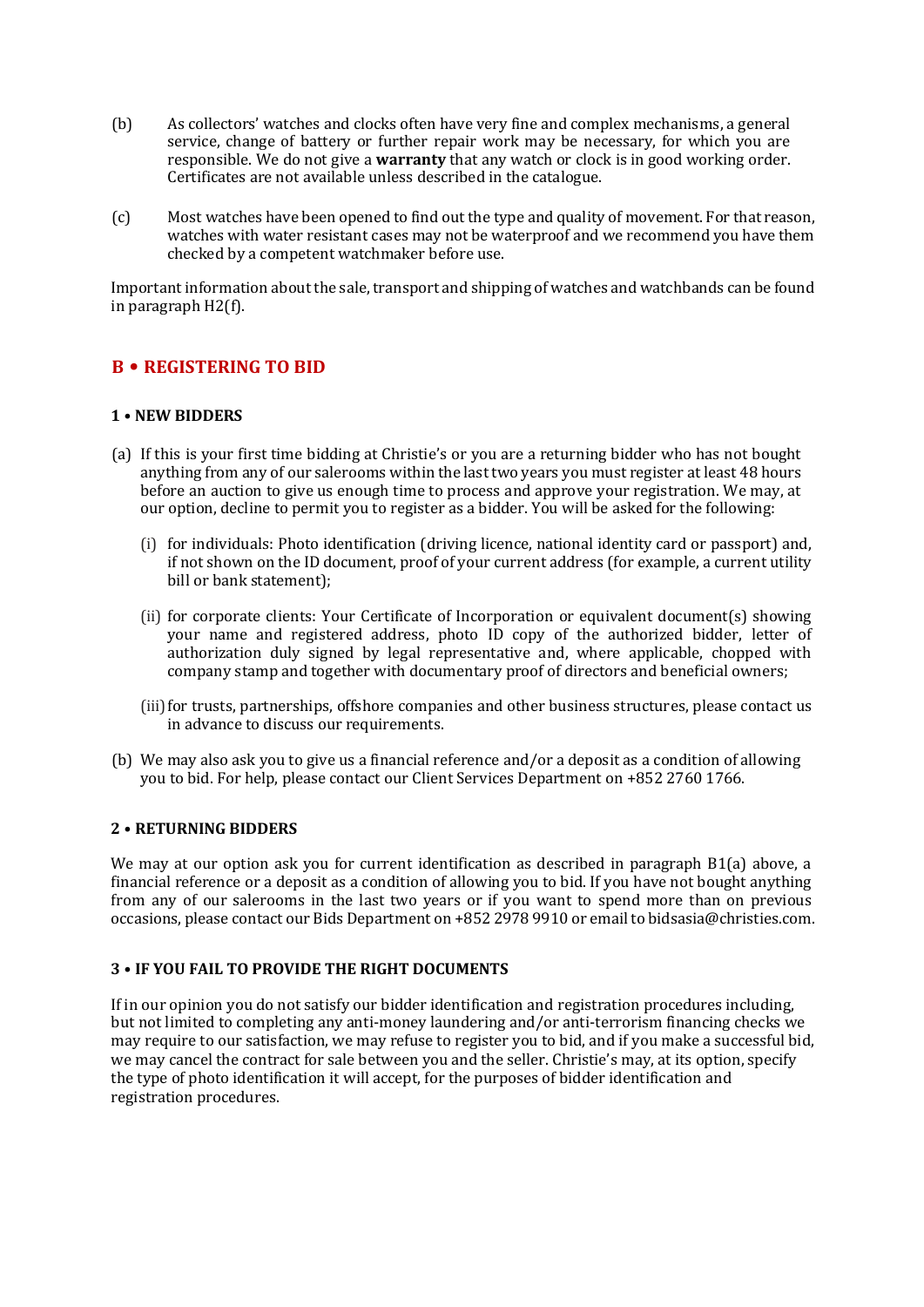#### **4 • BIDDING ON BEHALF OF ANOTHER PERSON**

- (a) **As authorised bidder**: If you are bidding on behalf of another person, that person will need to complete the registration requirements above before you can bid, and supply a signed letter authorising you to bid for him/her.
- (b) **As agent for an undisclosed principal:** If you are bidding as an agent for an undisclosed principal (the ultimate buyer(s)), you accept personal liability to pay the **purchase price** and all other sums due. Further, you warrant that:
	- (i) you have conducted appropriate customer due diligence on the ultimate buyer(s) of the **lot(s)** in accordance with any and all applicable anti-money laundering and sanctions laws, consent to us relying on this due diligence, and you will retain for a period of not less than 5 years the documentation and records evidencing the due diligence;
	- (ii) you will make such documentation and records evidencing your due diligence promptly available for immediate inspection by an independent third-party auditor upon our written request to do so. We will not disclose such documentation and records to any third-parties unless (1) it is already in the public domain, (2) it is required to be disclosed by law, or (3) it is in accordance with anti-money laundering laws;
	- $(iii)$ the arrangements between you and the ultimate buyer(s) are not designed to facilitate tax crimes;
	- (iv)you do not know, and have no reason to suspect, that the funds used for settlement are connected with, the proceeds of any criminal activity or that the ultimate buyer(s) are under investigation, charged with or convicted of money laundering, terrorist activities or other money laundering predicate crimes.

A bidder accepts personal liability to pay the **purchase price** and all other sums due unless it has been agreed in writing with Christie's before commencement of the auction that the bidder is acting as an agent on behalf of a named third party acceptable to Christie's and that Christie's will only seek payment from the named third party.

#### **5 • BIDDING IN PERSON**

If you wish to bid in the saleroom you must register for a numbered bidding paddle at least 30 minutes before the auction. For help, please contact the Client Services Department on +852 2760 1766.

#### **6 • BIDDING SERVICES**

The bidding services described below are a free service offered as a convenience to our clients and Christie's is not responsible for any error (human or otherwise), omission or breakdown in providing these services.

#### (a) **Phone Bids**

Your request for this service must be made no later than 24 hours prior to the auction and may also be made on the Christie's WeChat Mini Program. We will accept bids by telephone for **lots** only if our staff are available to take the bids. Telephone bids cannot be accepted for lots estimated below HK\$30,000. If you need to bid in a language other than in English, you must arrange this well before the auction. We may record telephone bids. By bidding on the telephone, you are agreeing to us recording your conversations. You also agree that your telephone bids are governed by these Conditions of Sale.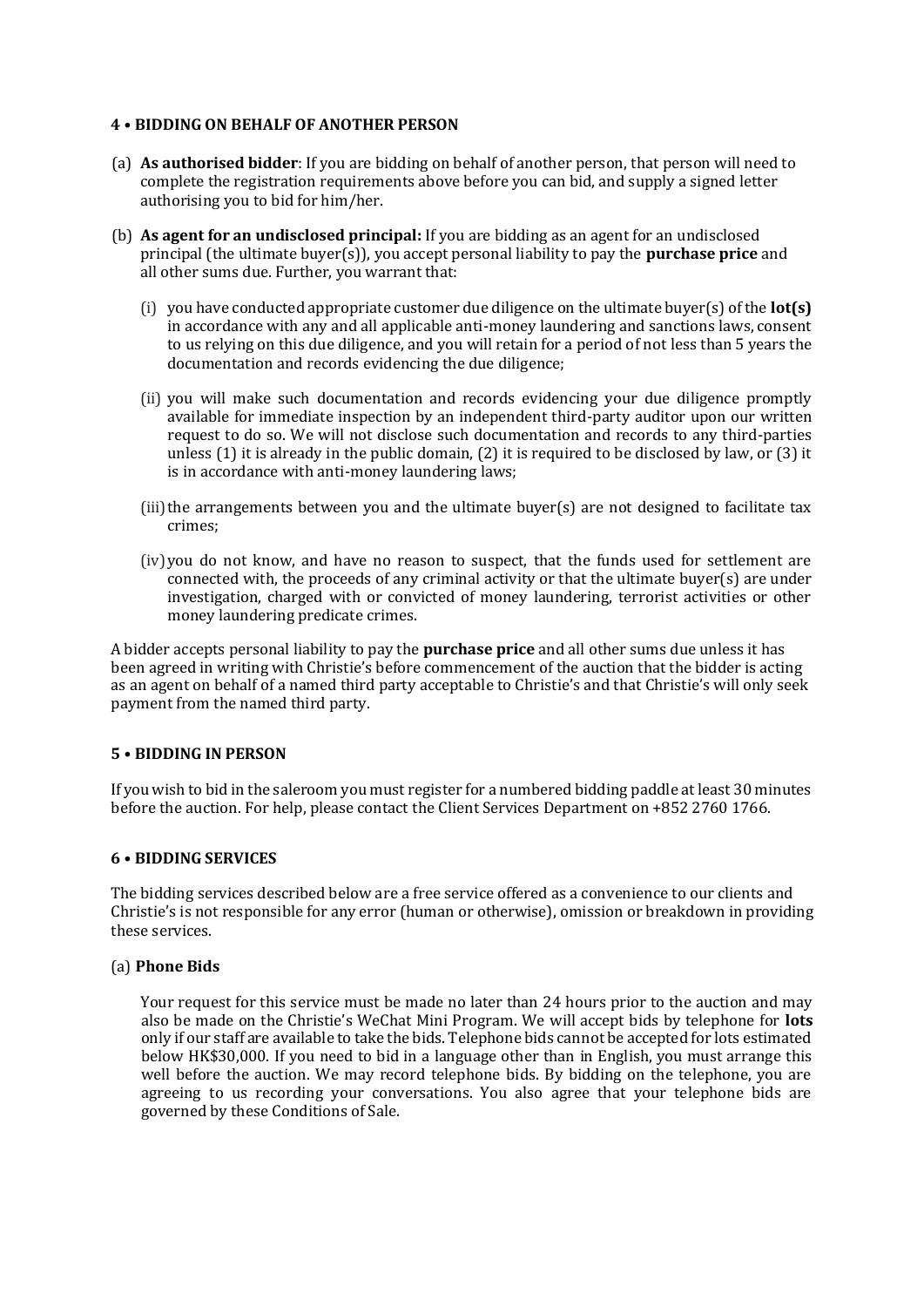#### (b) **Internet Bids on Christie's LIVE™**

For certain auctions we will accept bids over the Internet. To learn more, please visit **https://www.christies.com/auctions/christies-live-on-mobile**. You should register at least 24 hours in advance of the sale in order to bid online with Christie's LIVE<sup>TM</sup>. As well as these Conditions of Sale, internet bids are governed by the Christie's LIVE™ terms of use which are available on **www.christies.com/LiveBidding/OnlineTermsOfUse.aspx**.

#### (c) **Written Bids**

You can find a Written Bid Form at the back of our catalogues, at any Christie's office or by choosing the sale and viewing the **lots** online at **www.christies.com** or on the Christie's WeChat Mini Program. We must receive your completed Written Bid at least 24 hours before the auction. Bids must be placed in the currency of the saleroom. The **auctioneer** will take reasonable steps to carry out written bids at the lowest possible price, taking into account the **reserve**. If you make a written bid on a **lot** which does not have a **reserve** and there is no higher bid than yours, we will bid on your behalf at around 50% of the **low estimate** or, if lower, the amount of your bid. If we receive written bids on a **lot** for identical amounts, and at the auction these are the highest bids on the **lot**, we will sell the **lot** to the bidder whose written bid we received first.

# **C • CONDUCTING THE SALE**

#### **1 • WHO CAN ENTER THE AUCTION**

We may, at our option, refuse admission to our premises or decline to permit participation in any auction or to reject any bid.

#### **2 • RESERVES**

Unless otherwise indicated, all **lots** are subject to a **reserve**. We identify **lots** that are offered without **reserve** with the symbol • next to the **lot** number. The **reserve** cannot be more than the **lot's low estimate.**

#### **3 • AUCTIONEER'S DISCRETION**

The **auctioneer** can at his sole option:

- (a) refuse any bid;
- (b) move the bidding backwards or forwards in any way he or she may decide, or change the order of the **lots**;
- (c) withdraw any **lot**;
- (d) divide any **lot** or combine any two or more **lots**;
- (e) reopen or continue the bidding even after the hammer has fallen; and
- (f) in the case of error or dispute related to bidding and whether during or after the auction, continue the bidding, determine the successful bidder, cancel the sale of the **lot**, or reoffer and resell any **lot**. If you believe that the **auctioneer** has accepted the successful bid in error, you must provide a written notice detailing your claim within 3 business days of the date of the auction. The **auctioneer** will consider such claim in good faith. If the **auctioneer**, in the exercise of his or her discretion under this paragraph, decides after the auction is complete, to cancel the sale of a **lot**, or reoffer and resell a **lot**, he or she will notify the successful bidder no later than by the end of the 7th calendar day following the date of the auction. The **auctioneer**'s decision in exercise of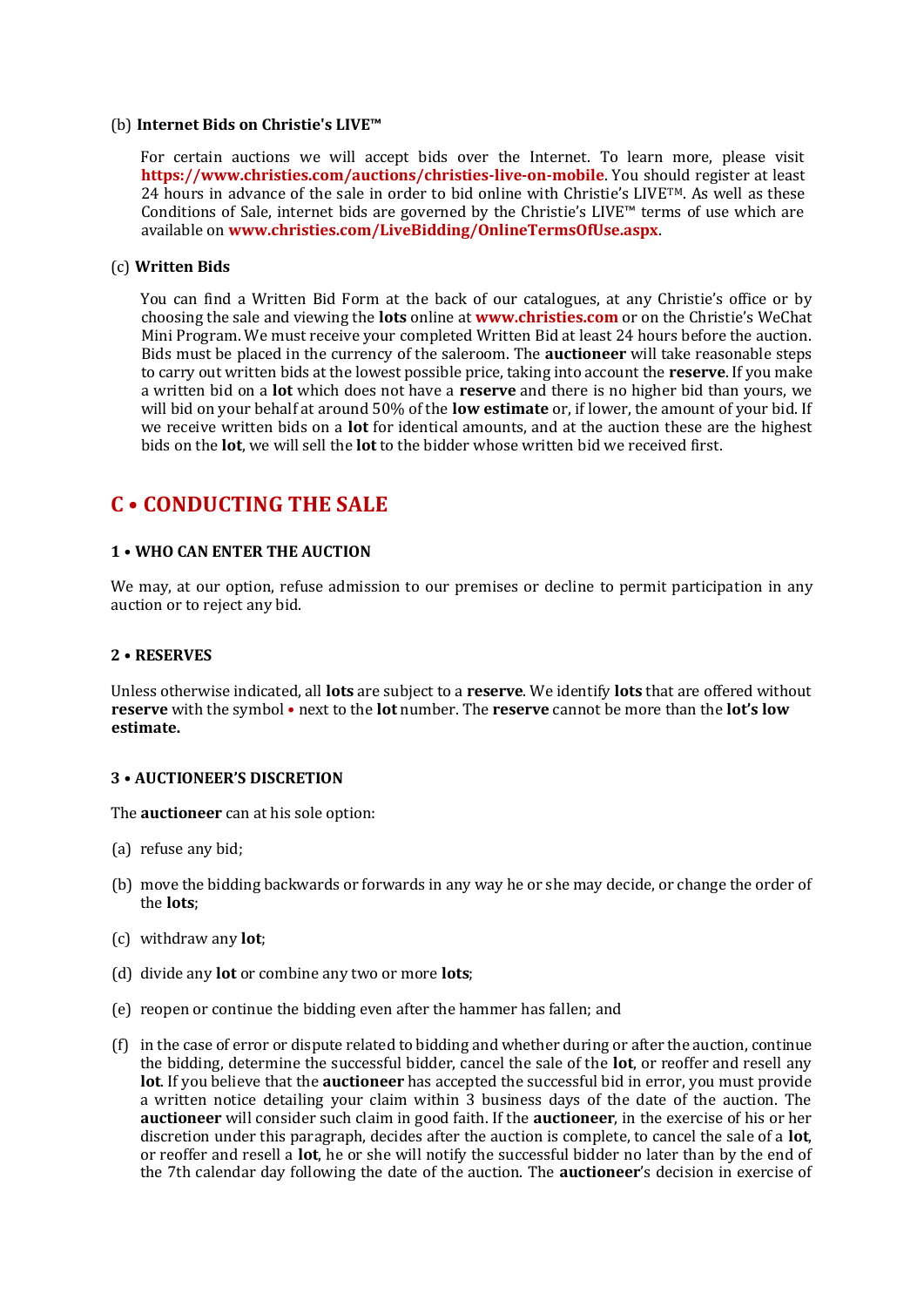this discretion is final. This paragraph does not in any way prejudice Christie's ability to cancel the sale of a **lot** under any other applicable provision of these Conditions of Sale, including the rights of cancellation set forth in sections  $B(3)$ ,  $E(2)(i)$ ,  $F(4)$ , and  $J(1)$ .

#### **4 • BIDDING**

The **auctioneer** accepts bids from:

- (a) bidders in the saleroom;
- (b) telephone bidders, and internet bidders through 'Christie's LIVE™ (as shown above in Section B6); and
- (c) written bids (also known as absentee bids or commission bids) left with us by a bidder before the auction.

#### **5 • BIDDING ON BEHALF OF THE SELLER**

The **auctioneer** may, at his or her sole option, bid on behalf of the seller up to but not including the amount of the **reserve** either by making consecutive bids or by making bids in response to other bidders. The **auctioneer** will not identify these as bids made on behalf of the seller and will not make any bid on behalf of the seller at or above the **reserve**. If **lots** are offered without **reserve**, the **auctioneer** will generally decide to open the bidding at 50% of the **low estimate** for the **lot**. If no bid is made at that level, the **auctioneer** may decide to go backwards at his or her sole option until a bid is made, and then continue up from that amount. In the event that there are no bids on a **lot**, the **auctioneer** may deem such **lot** unsold.

#### **6 • BID INCREMENTS**

Bidding generally starts below the **low estimate** and increases in steps (bid increments). The **auctioneer** will decide at his or her sole option where the bidding should start and the bid increments.

#### **7 • CURRENCY CONVERTER**

The saleroom video screens, Christies LIVE<sup>TM</sup> and Christie's website may show bids in some other major currencies from that of the saleroom. Any conversion is for guidance only and we cannot be bound by any rate of exchange used by Christie's. Christie's is not responsible for any error (human or otherwise), omission or breakdown in providing these services.

#### **8 • SUCCESSFUL BIDS**

Unless the **auctioneer** decides to use his or her discretion as set out in paragraph C3 above, when the **auctioneer's** hammer strikes, we have accepted the last bid. This means a contract for sale has been formed between the seller and the successful bidder. We will issue an invoice only to the registered bidder who made the successful bid. While we send out invoices by post and/or email after the auction, we do not accept responsibility for telling you whether or not your bid was successful. If you have bid by written bid, you should contact us by telephone or in person as soon as possible after the auction to get details of the outcome of your bid to avoid having to pay unnecessary storage charges.

#### **9 • LOCAL BIDDING LAWS**

You agree that when bidding in any of our sales that you will strictly comply with all local laws and regulations in force at the time of the sale for the relevant sale site.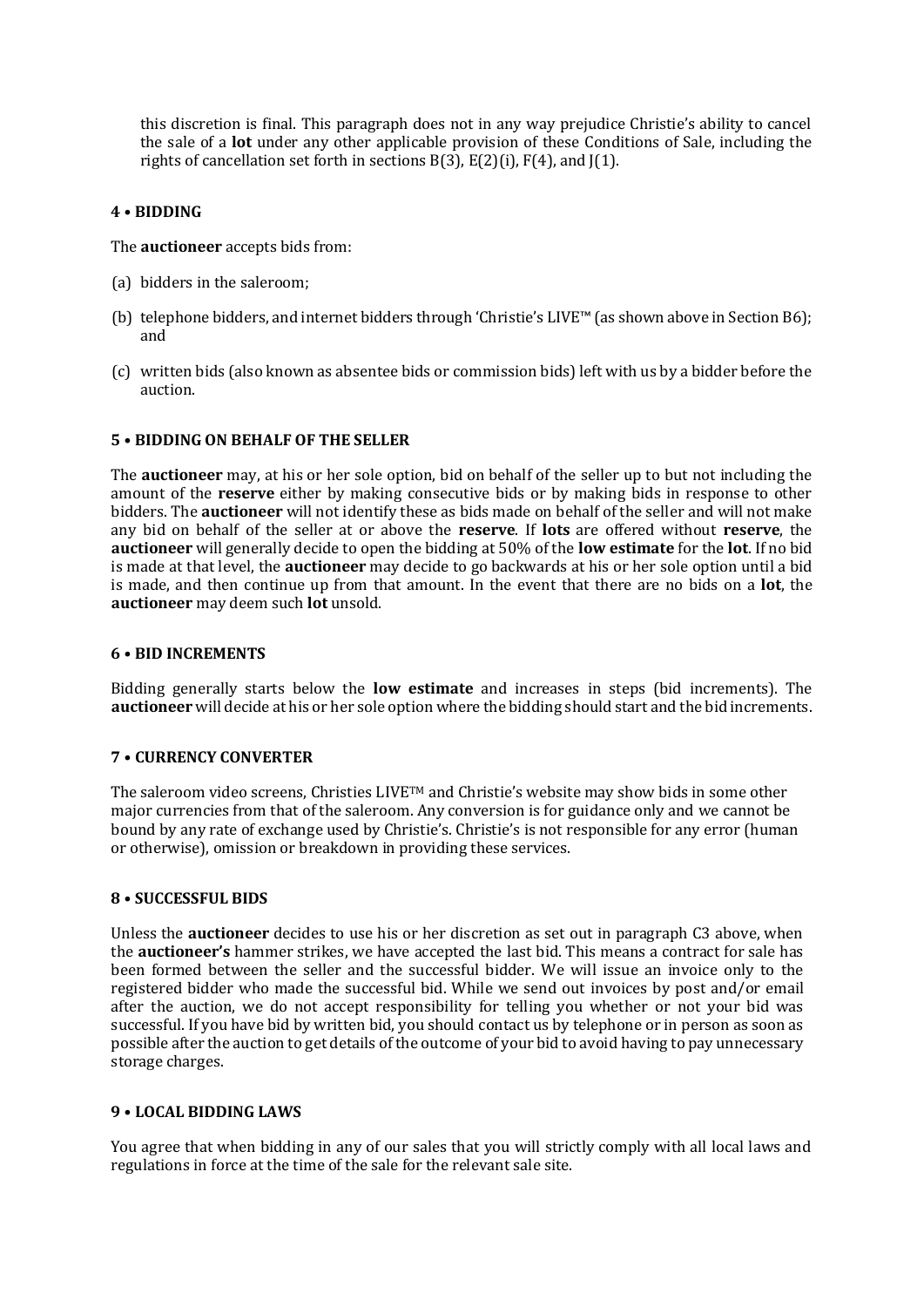# **D • THE BUYER'S PREMIUM, TAXES**

#### **1 • THE BUYER'S PREMIUM**

In addition to the **hammer price**, the successful bidder agrees to pay us a **buyer's premium** on the **hammer price** of each **lot** sold. On all **lots** we charge 26% of the **hammer price** up to and including HK\$7,500,000, 20% on that part of the **hammer price** over HK\$7,500,000 and up to and including HK\$50,000,000, and 14.5% of that part of the **hammer price** above HK\$50,000,000.

Exception: the **buyer's premium** for wine is 25% of the **hammer price**.

#### **2 • TAXES**

The successful bidder is responsible for any applicable tax including any VAT, sales or compensating use tax or equivalent tax wherever such taxes may arise on the **hammer price** and the **buyer's premium**. It is the buyer's responsibility to ascertain and pay all taxes due. In all circumstances Hong Kong law takes precedence. Christie's recommends you obtain your own independent tax advice.

For **lots** Christie's ships to the United States, a state sales or use tax may be due on the **hammer price**, **buyer's premium** and/or any other changes related to the **lot**, regardless of the nationality or citizenship of the purchaser. Christie's will collect sales tax where legally required. The applicable sales tax rate will be determined based upon the state, county, or locale to which the **lot** will be shipped. Successful bidders claiming an exemption from sales tax must provide appropriate documentation to Christie's prior to the release of the lot. For shipments to those states for which Christie's is not required to collect sales tax, a successful bidder may be required to remit use tax to that state's taxing authorities. Christie's recommends you obtain your own independent tax advice with further questions.

### **E • WARRANTIES**

#### **1 • SELLER'S WARRANTIES**

For each **lot**, the seller gives a **warranty** that the seller:

- (a) is the owner of the **lot** or a joint owner of the **lot** acting with the permission of the other co-owners or, if the seller is not the owner or a joint owner of the **lot**, has the permission of the owner to sell the **lot**, or the right to do so in law; and
- (b) has the right to transfer ownership of the **lot** to the buyer without any restrictions or claims by anyone else.

If either of the above **warranties** are incorrect, the seller shall not have to pay more than the **purchase price** (as defined in paragraph F1(a) below) paid by you to us. The seller will not be responsible to you for any reason for loss of profits or business, expected savings, loss of opportunity or interest, costs, damages, **other damages** or expenses. The seller gives no **warranty** in relation to any **lot** other than as set out above and, as far as the seller is allowed by law, all **warranties** from the seller to you, and all other obligations upon the seller which may be added to this agreement by law, are excluded.

#### **2 • OUR AUTHENTICITY WARRANTY**

We warrant, subject to the terms below, that the **lots** in our sales are **authentic** (our "**authenticity warranty**"). If, within 5 years of the date of the auction, you give notice to us that your lot is not **authentic**, subject to the terms below, we will refund the **purchase price** paid by you. The meaning of **authentic** can be found in the glossary at the end of these Conditions of Sale. The terms of the **authenticity warranty** are as follows: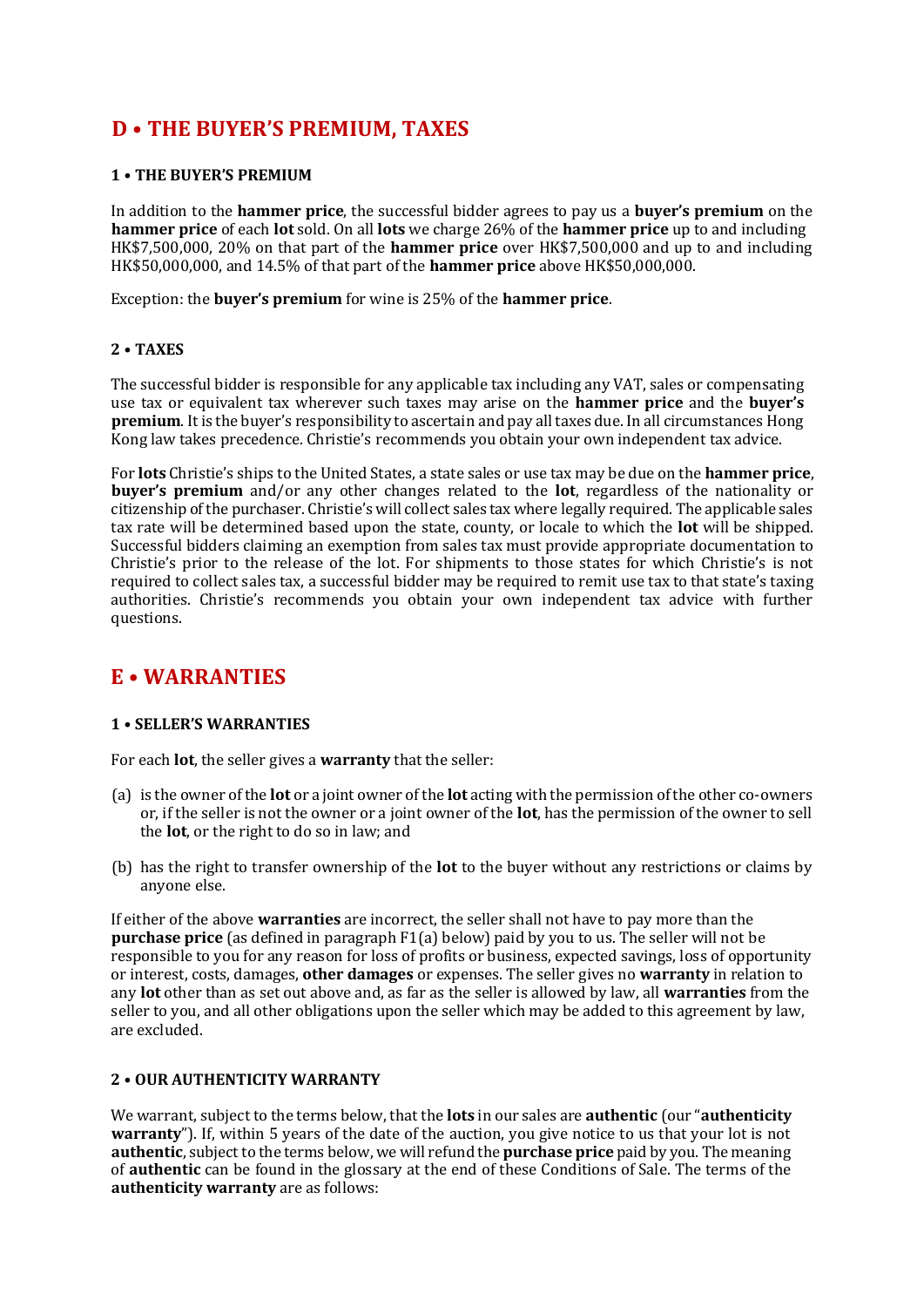- (a) It will be honoured for claims notified within a period of 5 years from the date of the auction. After such time, we will not be obligated to honour the **authenticity warranty**.
- (b) It is given only for information shown in **UPPERCASE type** in the first line of the **catalogue description** (the "**Heading**"). It does not apply to any information other than in the **Heading**, even if shown in **UPPERCASE type**.
- (c) The authenticity warranty does not apply to any **Heading** or part of a **Heading** which is qualified. **Qualified** means limited by a clarification in a **lot's catalogue description** or by the use in a **Heading** of one of the terms listed in the section titled **Qualified Headings** on the page of the catalogue headed "Important Notices and Explanation of Cataloguing Practice". For example, use of the term "ATTRIBUTED TO….." in a **Heading** means that the **lot** is in Christie's opinion probably a work by the named artist but no warranty is provided that the **lot** is the work of the named artist.

Please read the full list of **Qualified Headings** and a **lot's** full **catalogue description** before bidding.

- (d) The **authenticity warranty** applies to the **Heading** as amended by any **Saleroom Notice**.
- (e) The **authenticity warranty** does not apply where scholarship has developed since the auction leading to a change in generally accepted opinion. Further it does not apply if the **Heading** either matched the generally accepted opinion of experts at the date of the sale or drew attention to any conflict of opinion.
- (f) The **authenticity warranty** does not apply if the **lot** can only be shown not to be **authentic** by a scientific process which, on the date we published the catalogue, was not available or generally accepted for use, or which was unreasonably expensive or impractical, or which was likely to have damaged the **lot**.
- (g) The benefit of the **authenticity warranty** is only available to the original buyer shown on the invoice for the **lot** issued at the time of the sale and only if, on the date of the notice of claim, the original buyer is the full owner of the **lot** and the **lot** is free from any claim, interest or restriction by anyone else. The benefit of this **authenticity warranty** may not be transferred to anyone else.
- (h) In order to claim under the **authenticity warranty** you must:
	- (i) give us written notice of your claim within 5 years of the date of the auction. We may require full details and supporting evidence of any such claim;
	- (ii) at Christie's option, we may require you to provide the written opinions of two recognized experts in the field of the **lot** mutually agreed by you and us in advance confirming that the **lot**is not **authentic**. If we have any doubts, we reserve the right to obtain additional opinions at our expense; and
	- (iii) return the **lot** at your expense to the saleroom from which you bought it in the **condition** it was in at the time of sale.
- (i) Your only right under this **authenticity warranty** is to cancel the sale and receive a refund of the **purchase price** paid by you to us. We will not, in any circumstances, be required to pay you more than the **purchase price** nor will we be liable for any loss of profits or business, loss of opportunity or value, expected savings or interest, costs, damages, **other damages** or expenses.
- (j) **Books**. Where the **lot** is a book, we give an additional **warranty** for 14 days from the date of the sale that if on collation any **lot** is defective in text or illustration, we will refund your **purchase price**, subject to the following terms:
	- (i) This additional **warranty** does not apply to: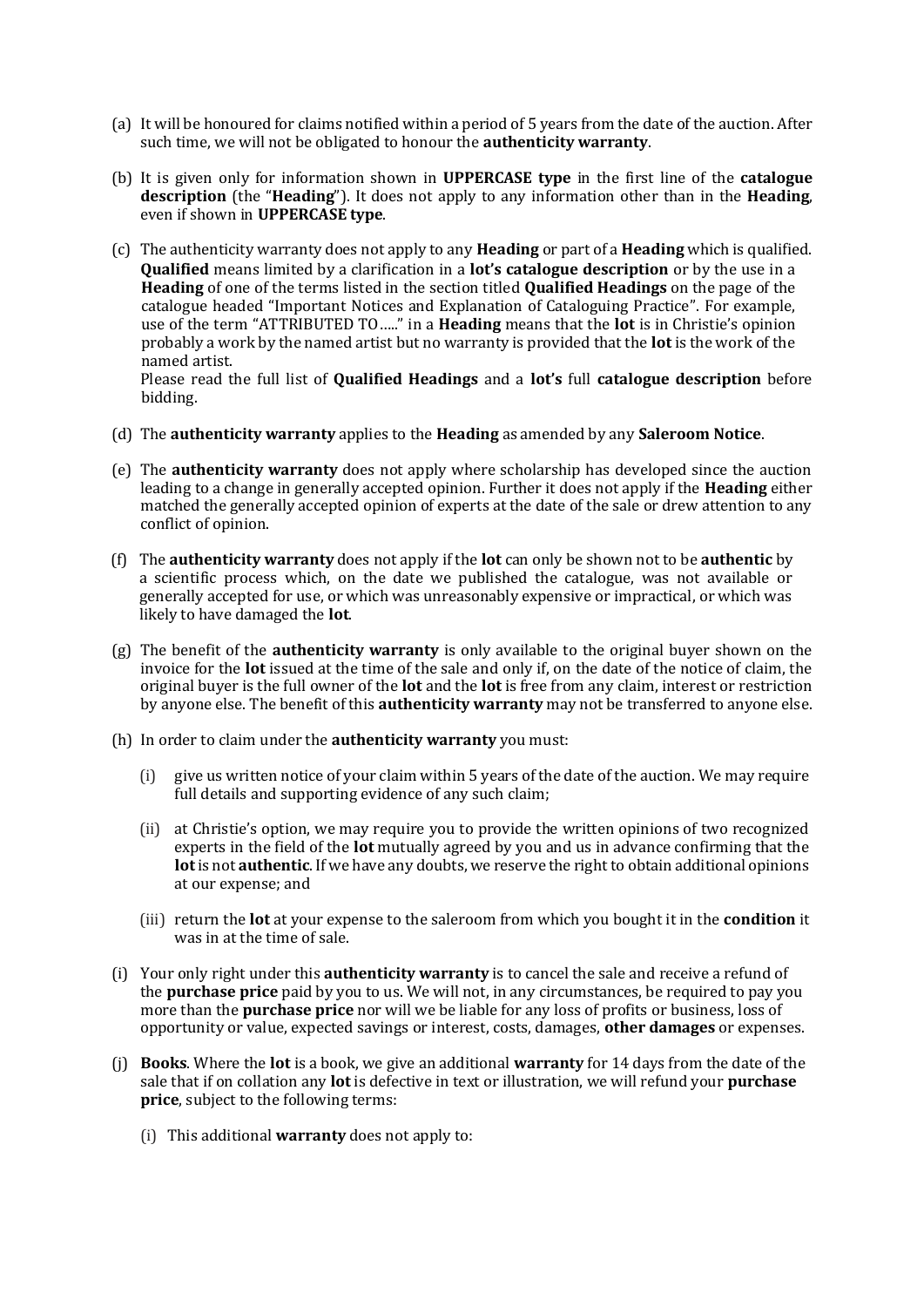- a. the absence of blanks, half titles, tissue guards or advertisements, damage in respect of bindings, stains, spotting, marginal tears or other defects not affecting completeness of the text or illustration;
- b. drawings, autographs, letters or manuscripts, signed photographs, music, atlases, maps or periodicals;
- c. books not identified by title;
- d. **lots** sold without a printed **estimate**;
- e. books which are described in the catalogue as sold not subject to return; or
- f. defects stated in any **condition** report or announced at the time of sale.
- (ii) To make a claim under this paragraph you must give written details of the defect and return the **lot** to the sale room at which you bought it in the same **condition** as at the time of sale, within 14 days of the date of the sale.

#### (k) **South East Asian Modern and Contemporary Art and Chinese Calligraphy and Painting**.

In these categories, the **authenticity warranty** does not apply because current scholarship does not permit the making of definitive statements. Christie's does, however, agree to cancel a sale in either of these two categories of art where it has been proven the **lot** is a forgery. Christie's will refund to the original buyer the **purchase price** in accordance with the terms of Christie's **authenticity warranty**, provided that the original gives us written notice of the claim within twelve (12) months of the date of the auction. We may require full details and supporting evidence of any such claim. Such evidence must be satisfactory to us that the **lot** is a forgery in accordance with paragraph E2(h)(ii) above and the **lot** must be returned to us in accordance with E2h(iii) above. Paragraphs E2(b), (c), (d), (e), (f) and (g) and (i) also apply to a claim under these categories.

#### (l) **Chinese, Japanese and Korean artefacts (excluding Chinese, Japanese and Korean calligraphy, paintings, prints, drawings and jewellery)**.

In these categories, paragraph  $E2$  (b) – (e) above shall be amended so that where no maker or artist is identified, the authenticity warranty is given not only for the **Heading** but also for information regarding date or period shown in **UPPERCASE type** in the second line of the **catalogue description** (the "**Subheading**"). Accordingly, all references to the Heading in paragraph E2 (b) – (e) above shall be read as references to both the **Heading** and the **Subheading**.

#### (m) **GUARANTEE IN RELATION TO WINES AND SPIRITS**

- (i) Subject to the obligations accepted by Christie's, none of the seller, Christie's, its employees or agents is responsible for the correctness of any statement as to the authorship, origin, date, age, attribution, genuineness or provenance of any **lot**, for any other error of description of for any fault or defect in any **lot** and no warranty whatsoever is given by the seller, Christie's, its employees or agents in respect of any **lot** and any express or implied condition or warranty is hereby excluded;
- (ii) If, (1) within twenty-one days of the date of the auction, Christie's has received notice in writing from the buyer of any **lot** that in his view the **lot** was at the date of the auction short or ullaged or that any statement of opinion in the catalogue was not well founded, (2) within fourteen days of such notice, Christie's has the **lots** in its possession in the same condition as at the date of the auction and (3) within a reasonable time thereafter, the buyer satisfies Christie's that the **lot** was as notified in writing by the buyer (as above) and that the buyer is able to transfer a good and marketable title to the **lot** free from any lien or encumbrance, Christie's will set aside the sale and refund to the buyer any amount paid by the buyer in respect of the **lot** provided that the buyer shall have no rights under this Condition if: (i) the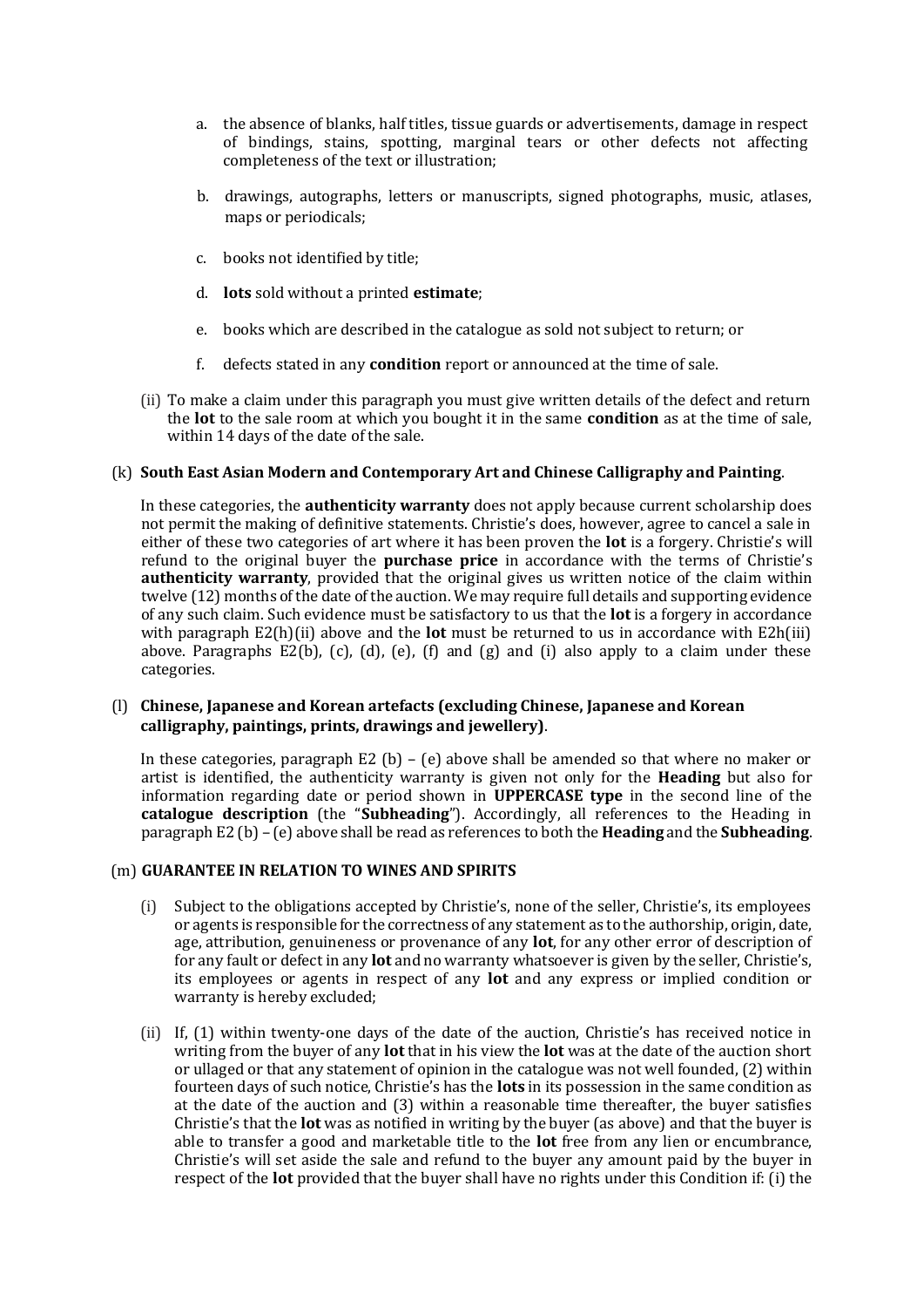defect is mentioned in the catalogue; or (ii) the catalogue description at the date of the auction was in accordance with the then generally accepted opinion of scholars or experts or fairly indicated there to be a conflict of such opinion; or (iii) it can be established that the **lot**  was as notified in writing by the buyer (as above) only by means of a scientific process not generally accepted for use until after the publication of the catalogue or by means of a process which at the date of the auction was unreasonably expensive or impracticable or likely to have caused damage to the **lot**. (See also notes on ullages and corks);

- (iii) The buyer shall not be entitled to claim under this Condition for more than the amount paid by him for the **lot** and in particular shall have no claim for any loss, consequential loss or damage whether direct or indirect suffered by him;
- (iv) The benefit of this guarantee shall not be assignable and shall rest solely and exclusively in the buyer who shall be the person to whom the original invoice was made out by Christie's in respect of the **lot** when sold and who has since the sale retained uninterrupted, unencumbered ownership thereof.

### **F • PAYMENT**

#### **1 • HOW TO PAY**

(a) Immediately following the auction, you must pay the **purchase price** being:

- (i) the **hammer price**; and
- (ii) the **buyer's premium**; and
- (iii) any duties, goods, sales, use, compensating or service tax.

Payment is due no later than by the end of the 7th calendar day following the date of the auction (the "**due date**").

- (b) We will only accept payment from the registered bidder. Once issued, we cannot change the buyer's name on an invoice or re-issue the invoice in a different name. You must pay immediately even if you want to export the **lot** and you need an export licence.
- (c) You must pay for **lots** bought at Christie's in Hong Kong in the currency stated on the invoice in one of the following ways:
	- (i) Christie's is pleased to offer clients the option of viewing invoices, paying and arranging shipping online through MyChristie's. To log in, or if you have yet to create an online account, please go to: **www.christies.com/mychristies**. While this service is available for most lots, payment and shipping must be arranged offline for some items. Please contact Post-Sale Services directly to coordinate.
	- (ii) **Wire transfer**

You must make payments to: **HSBC** Head Office 1 Queen 's Road, Central, Hong Kong Bank code: 004 Account No. 062-305438-001 Account Name: Christie 's Hong Kong Limited SWIFT: HSBCHKHHHKH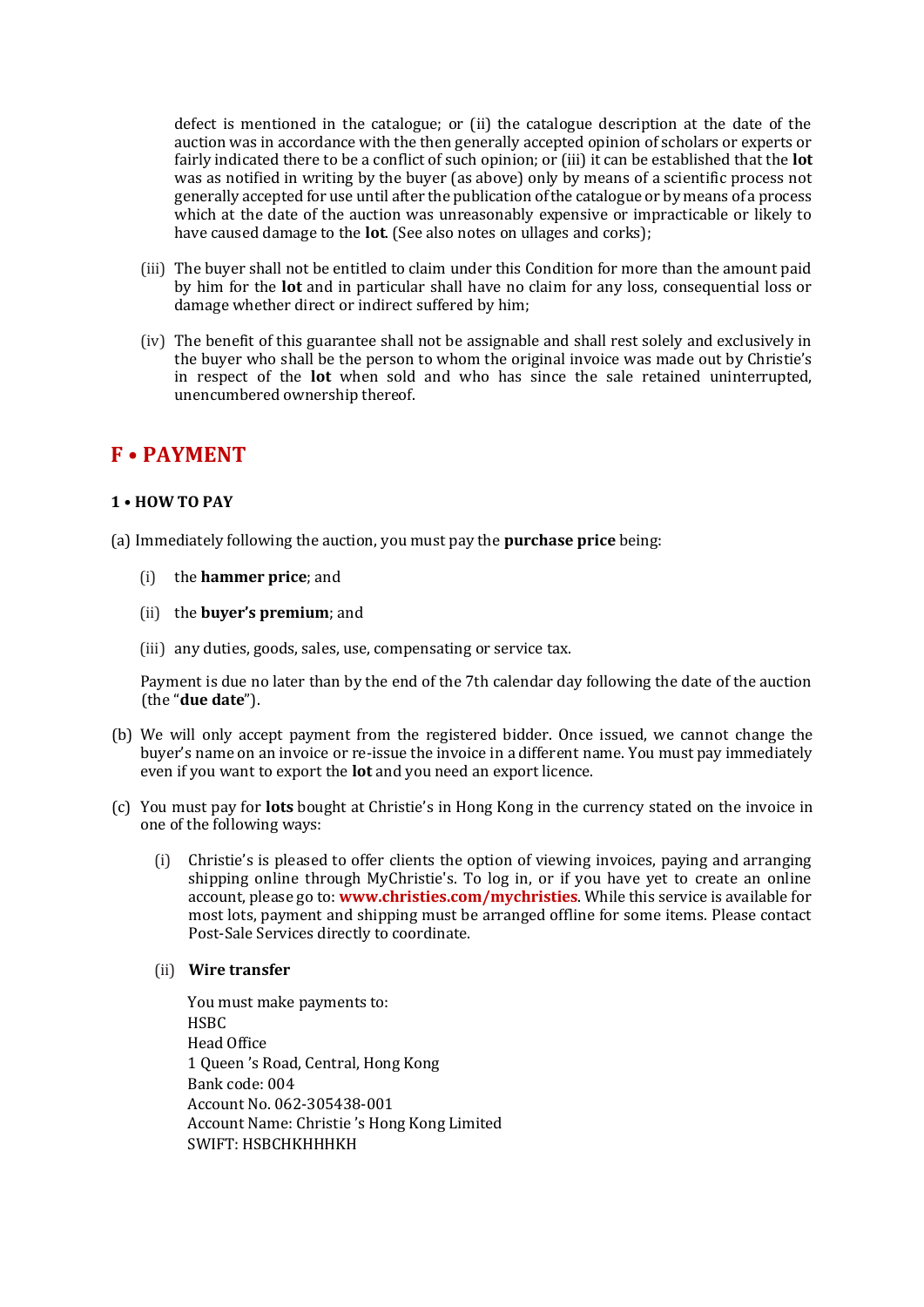#### (iii) **Credit Card**

We accept most major credit cards subject to certain conditions. We accept payments in person by credit card up to HK\$1,000,000 per auction sale although conditions and restrictions apply. China Union Pay is accepted with no limits on amounts. To make a 'cardholder not present' (CNP) payment, we accept payment up to HK\$1,000,000 per auction sale. CNP payments cannot be accepted by all salerooms and are subject to certain restrictions. Details of the conditions and restrictions applicable to credit card payments are available from our Post-Sale Services Department, whose details are set out in paragraph (d) below.

#### (iv) **Cash**

We accept cash subject to a maximum of HKD80,000 per buyer per year at our Post-Sale Services Department only (subject to conditions).

#### (v) **Banker's draft**

You must make these payable to Christie's Hong Kong Limited and there may be conditions.

#### (vi) **Cheque**

You must make cheques payable to Christie's Hong Kong Limited. Cheques must be from accounts in Hong Kong dollar from a Hong Kong bank.

- (d) You must quote the sale number, your invoice number and client number when making a payment. All payments sent by post must be sent to: Christie's, Post-Sale Services Department, 22nd Floor Alexandra House, 18 Chater Road, Central, Hong Kong.
- (e) For more information please contact our Post-Sale Services Department by phone on +852 2760 1766 or email to postsaleasia@christies.com.

#### **2 • TRANSFERRING OWNERSHIP TO YOU**

You will not own the **lot** and ownership of the **lot** will not pass to you until we have received full and clear payment of the **purchase price,** even in circumstances where we have released the **lot** to the buyer.

#### **3 • TRANSFERRING RISK TO YOU**

The risk in and responsibility for the **lot** will transfer to you from whichever is the earlier of the following:

- (a) When you collect the **lot**; or
- (b) At the end of the 30th day following the date of the auction or, if earlier, the date the **lot** is taken into care by a third party warehouse unless we have agreed otherwise with you in writing.

#### **4 • WHAT HAPPENS IF YOU DO NOT PAY**

- (a) If you fail to pay us the **purchase price** in full by the **due date**, we will be entitled to do one or more of the following (as well as enforce our rights under paragraph F5 and any other rights or remedies we have by law):
	- (i) to charge interest from the **due date** at a rate of 7% a year above the 3-month HIBOR rate from time to time on the unpaid amount due;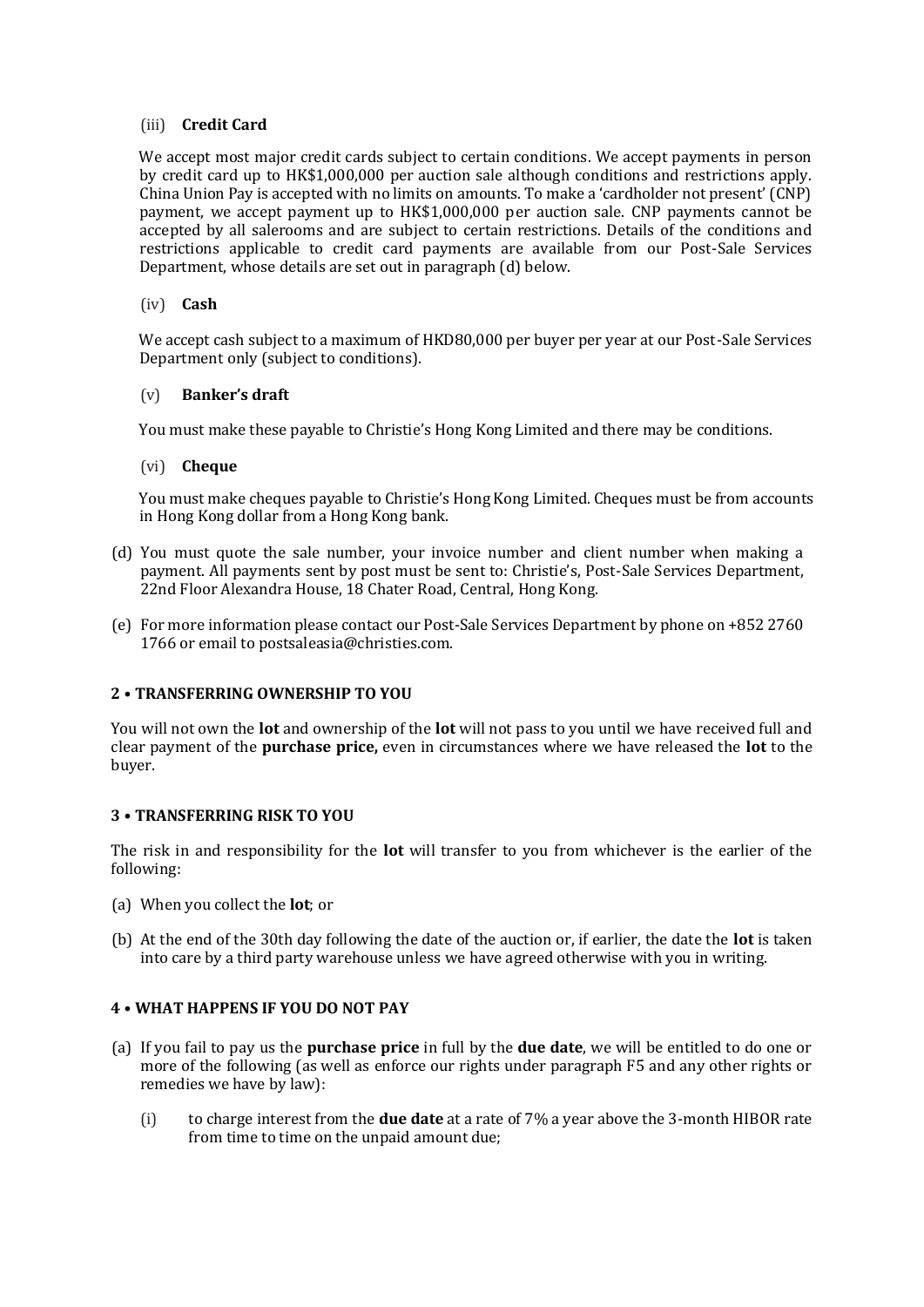- (ii) we can cancel the sale of the **lot**. If we do this, we may sell the **lot** again, publically or privately on such terms we shall think necessary or appropriate, in which case you must pay us any shortfall between the **purchase price** and the proceeds from the resale. You must also pay all costs, expenses, losses, damages and legal fees we have to pay or may suffer and any shortfall in the seller's commission on the resale;
- (iii) we can pay the seller an amount up to the net proceeds payable in respect of the amount bid by your default in which case you acknowledge and understand that Christie's will have all of the rights of the seller to pursue you for such amounts;
- (iv) we can hold you legally responsible for the **purchase price** and may begin legal proceedings to recover it together with other losses, interest, legal fees and costs as far as we are allowed by law;
- (v) we can take what you owe us from any amounts which we or any company in the **Christie's Group** may owe you (including any deposit or other part-payment which you have paid to us);
- (vi) we can, at our option, reveal your identity and contact details to the seller;
- (vii) we can reject at any future auction any bids made by you or on your behalf or to obtain a deposit from you before accepting any bids;
- (viii) to exercise all the rights and remedies of a person holding security over any property in our possession owned by you, whether by way of pledge, security interest or in any other way as permitted by the law of the place where such property is located. You will be deemed to have granted such security to us and we may retain such property as collateral security for your obligations to us; and
- (ix) we can take any other action we see necessary or appropriate.
- (b) If you owe money to us or to another **Christie's Group** company, we can use any amount you do pay, including any deposit or other part-payment you have made to us, or which we owe you, to pay off any amount you owe to us or another **Christie's Group** company for any transaction.
- (c) If you make payment in full after the **due date**, and we choose to accept such payment we may charge you storage and transport costs from the date that is 31 calendar days following the auction in accordance with paragraphs Gd(i) and (ii). In such circumstances paragraph Gd(iv) shall apply.

#### **5 • KEEPING YOUR PROPERTY**

If you owe money to us or to another **Christie's Group** company, as well as the rights set out in F4 above, we can use or deal with any of your property we hold or which is held by another **Christie's Group** company in any way we are allowed to by law. We will only release your property to you after you pay us or the relevant **Christie's Group** company in full for what you owe. However, if we choose, we can also sell your property in any way we think appropriate. We will use the proceeds of the sale against any amounts you owe us and we will pay any amount left from that sale to you. If there is a shortfall, you must pay us any difference between the amount we have received from the sale and the amount you owe us.

# **G • COLLECTION AND STORAGE**

- (a) We ask that you collect purchased **lots** promptly following the auction (**but note that you may not collect any lot until you have made full and clear payment of all amounts due to us**).
- (b) For information on collecting lots, Please contact Christie's Post-Sale Services Department on +852 2760 1766 / Email: postsaleasia@christies.com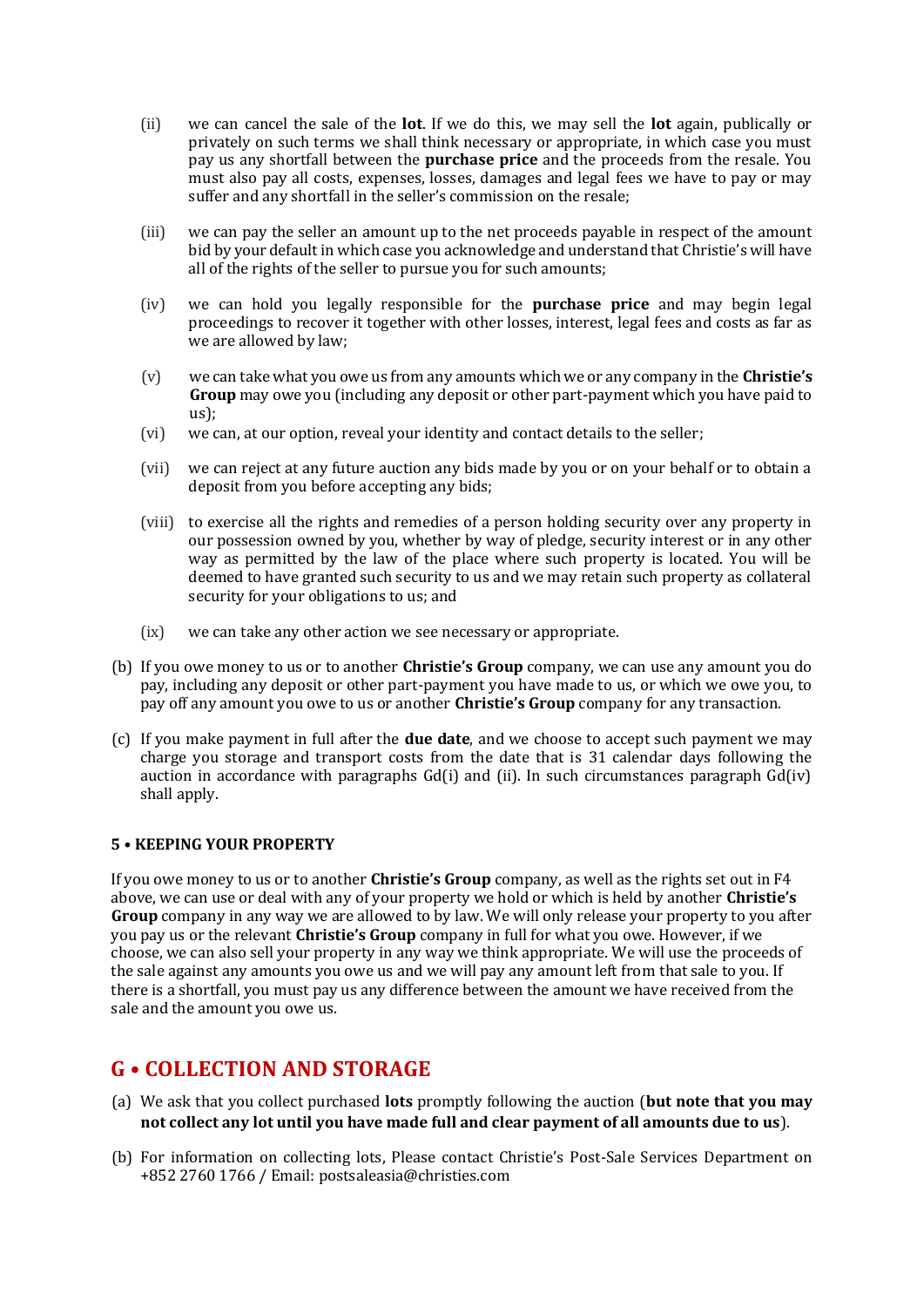- (c) If you do not collect any **lot** promptly following the auction we can, at our option, remove the **lot** to another Christie's location or an affiliate or third party warehouse.
- (d) If you do not collect a **lot** by the end of the 30th day following the date of the auction, unless otherwise agreed in writing:
	- (i) we will charge you storage costs from that date.
	- (ii) we can, at our option, move the **lot**to or within an affiliate or third party warehouse and charge you transport costs and administrative fees for doing so.
	- (iii) we may sell the **lot** in any commercially reasonable way we think appropriate.
	- (iv) the storage terms which can be found at **www.christies.com/storage** shall apply.
	- (v) nothing in this paragraph is intended to limit our rights under paragraph F4.

### **H • TRANSPORT AND SHIPPING**

#### **1 • TRANSPORT AND SHIPPING**

We will enclose a transport and shipping form with each invoice sent to you. You must make all transport and shipping arrangements. However, we can arrange to pack, transport and ship your property if you ask us to and pay the costs of doing so. We recommend that you ask us for an **estimate**, especially for any large items or items of high value that need professional packing before you bid. We may also suggest other handlers, packers, transporters or experts if you ask us to do so. For more information, please contact Christie's Post-Sale Services Department on+852 2760 1766 or email to postsaleasia@christies.com. We will take reasonable care when we are handling, packing, transporting and shipping a **lot**. However, if we recommend another company for any of these purposes, we are not responsible for their acts, failure to act or neglect.

#### **2 • EXPORT AND IMPORT**

Any **lot** sold at auction may be affected by laws on exports from the country in which it is sold and the import restrictions of other countries. Many countries require a declaration of export for property leaving the country and/or an import declaration on entry of property into the country. Local laws may prevent you from importing a **lot** or may prevent you selling a **lot** in the country you import it into.

We will not be obliged to cancel your purchase and refund the **purchase price** if your **lot** may not be exported, imported or it is seized for any reason by a government authority. It is your responsibility to determine and satisfy the requirements of any applicable laws or regulations relating to the export or import of any **lot** you purchase.

- (a) You alone are responsible for getting advice about and meeting the requirements of any laws or regulations which apply to exporting or importing any **lot** prior to bidding. If you are refused a licence or there is a delay in getting one, you must still pay us in full for the **lot**. We may be able to help you apply for the appropriate licences if you ask us to and pay our fee for doing so. However, we cannot guarantee that you will get one. For more information, please contact Christie's Post-Sale Services Department on +852 2760 1766 or email to postsaleasia@christies.com.
- (b) You alone are responsible for any applicable taxes, tariffs or other government-imposed charges relating to the export or import of the **lot**. If Christie's exports or imports the **lot** on your behalf, and if Christie's pays these applicable taxes, tariffs or other government-imposed charges, you agree to refund that amount to Christie's.

If you are the successful purchaser of a **lot** of (i) liquor or cordials, including Irish and Scotch whiskeys, from Germany, Ireland, Italy, Spain or the U.K. or (ii) non-carbonated wine, containing less than 14% alcohol and in bottles smaller than 2 litres, from France, Germany, Spain or the U.K.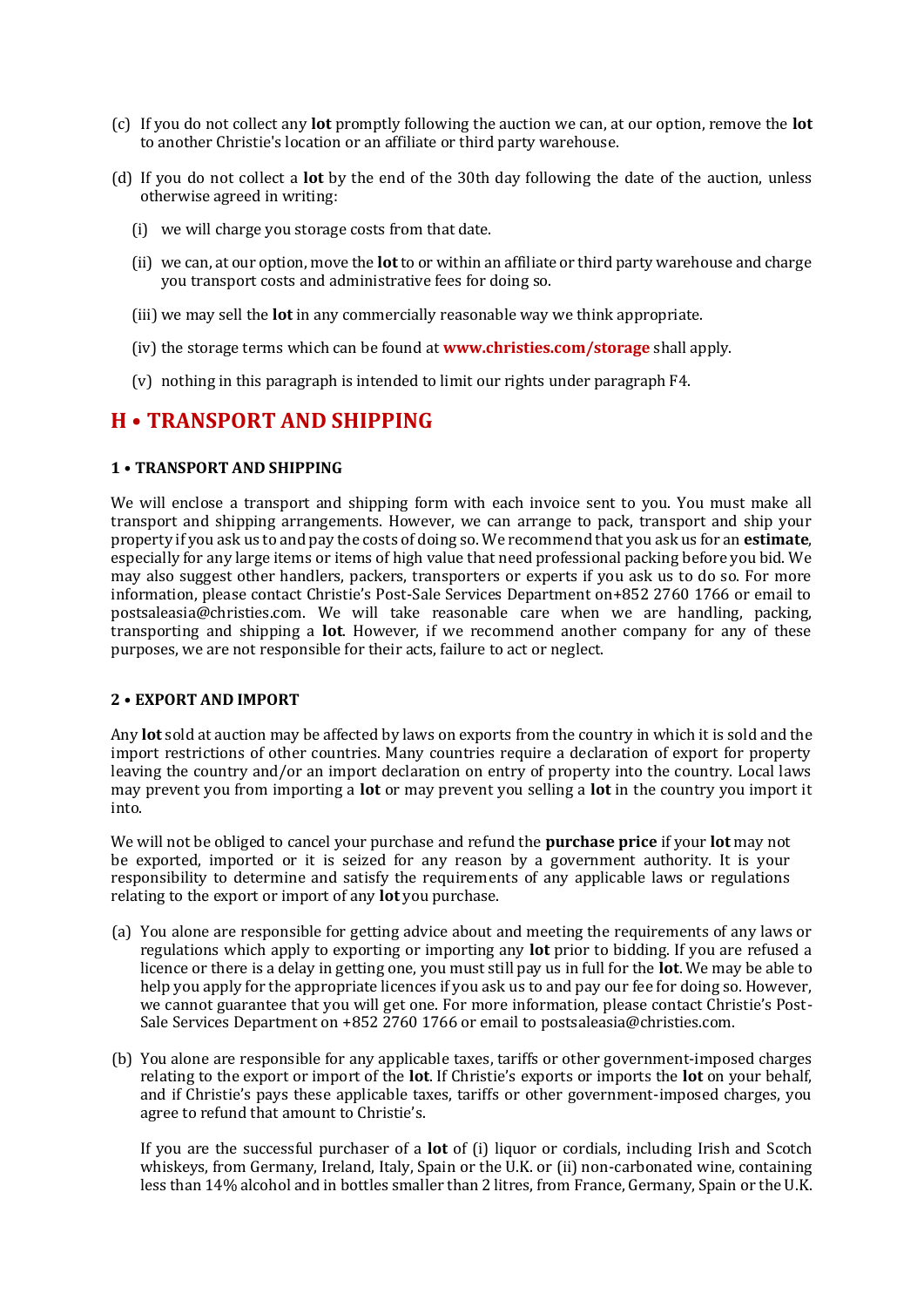and you plan to import it into the US, you are solely responsible for and must pay any relevant tariff for the **lot** at the time of importation. For more information, please contact Christie's Postsale service Department on +852 2760 1766/ Email: postsaleasia@christies.com.

#### (c) **Lots made of protected species**

**Lots** made of or incorporating (irrespective of percentage) endangered and other protected species of wildlife are marked in the catalogue with the symbol (**~**) or (**≈**):

The bag with the symbol (**~**) is subject to CITES export/import restrictions and the historical CITES paperwork is not available. These bags can only be shipped to addresses within Hong Kong SAR or collected from our Hong Kong saleroom. It will not be possible to obtain a CITES export permit to ship these bags to addresses outside Hong Kong SAR post-sale. Please contact the department for further information.

The bag with the symbol (**≈**) is subject to CITES export/import restrictions and will require export / import permits to ship the bag outside Hong Kong SAR post sale. Buyers are responsible for obtaining and paying for the necessary permits. Please contact the department for further information.

This material includes, among other things, ivory, tortoiseshell, crocodile skin, rhinoceros horn, whalebone certain species of coral, and rosewood. You should check the relevant customs laws and regulations before bidding on any **lot** containing wildlife material if you plan to import the **lot** into another country. Several countries refuse to allow you to import property containing these materials, and some other countries require a licence from the relevant regulatory agencies in the countries of exportation as well as importation. In some cases, the **lot** can only be shipped with an independent scientific confirmation of species and/or age and you will need to obtain these at your own cost. If a **lot** contains elephant ivory, or any other wildlife material that could be confused with elephant ivory, (for example, mammoth ivory, walrus ivory, helmeted hornbill ivory) please see further important information in paragraph (c) if you are proposing to import the **lot** into the USA. We will not be obliged to cancel your purchase and refund the **purchase price** if your **lot** may not be exported, imported or it is seized for any reason by a government authority. It is your responsibility to determine and satisfy the requirements of any applicable laws or regulations relating to the export or import of property containing such protected or regulated material.

#### (d) **US import ban on African elephant ivory**

The USA prohibits the import of ivory from the African elephant. Any **lot** containing elephant ivory or other wildlife material that could be easily confused with elephant ivory (for example, mammoth ivory, walrus ivory, helmeted hornbill ivory) can only be imported into the US with results of a rigorous scientific test acceptable to Fish & Wildlife, which confirms that the material is not African elephant ivory. Where we have conducted such rigorous scientific testing on a **lot**  prior to sale, we will make this clear in the lot description. In all other cases, we cannot confirm whether a **lot** contains African elephant ivory, and you will buy that **lot** at your own risk and be responsible for any scientific test or other reports required for import into the USA at your own cost. If such scientific test is inconclusive or confirms the material is from the African elephant, we will not be obliged to cancel your purchase and refund the **purchase price**.

#### (e) **Lots of Iranian origin**

Some countries prohibit or restrict the purchase and/or import of Iranian-origin "works of conventional craftsmanship" (works that are not by a recognized artist and/or that have a function, for example: carpets, bowls, ewers, tiles, ornamental boxes). For example, the USA prohibits the import of this type of property and its purchase by US persons (wherever located). Other countries, such as Canada, only permit the import of this property in certain circumstances.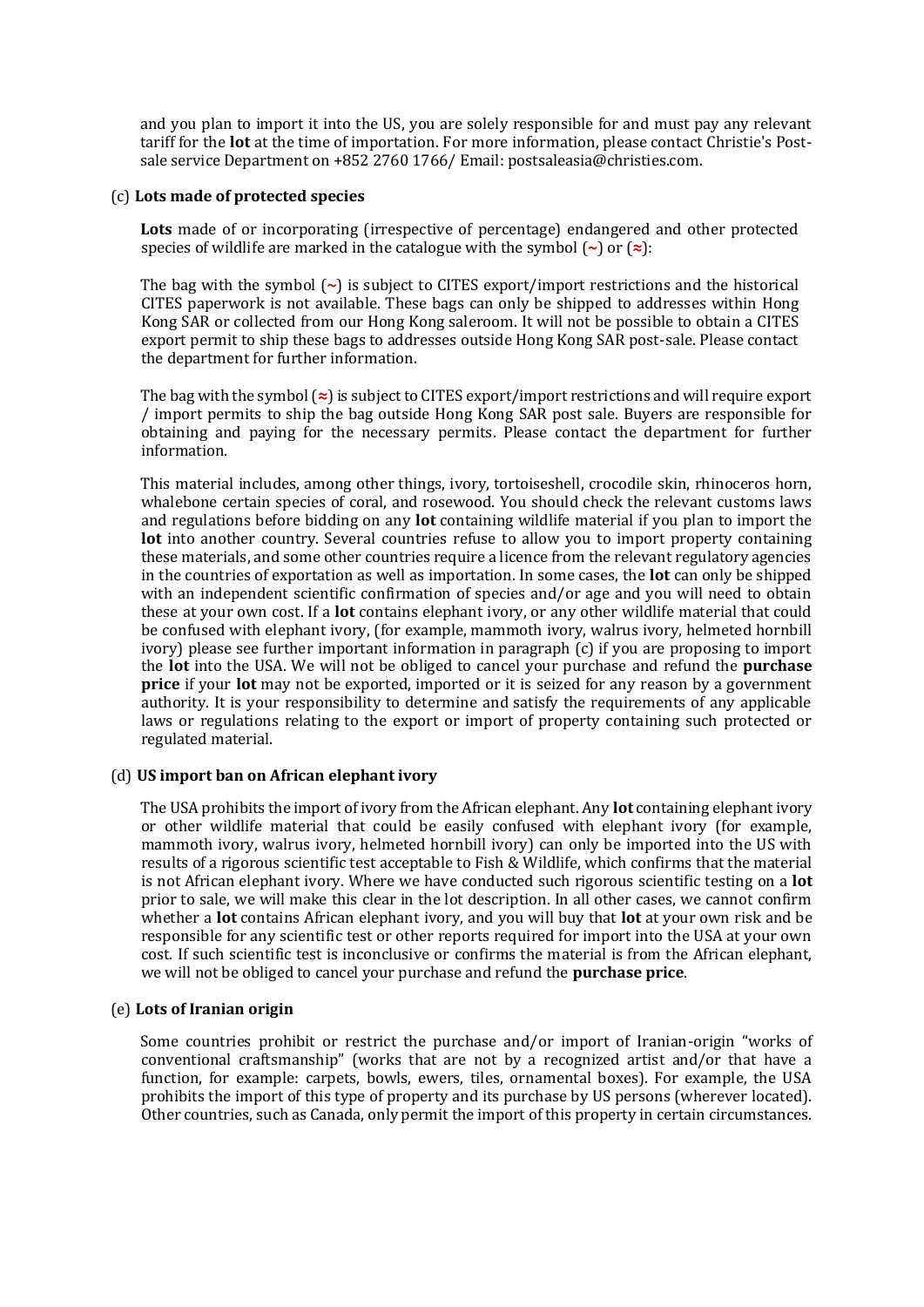As a convenience to buyers, Christie's indicates under the title of a **lot** if the **lot** originates from Iran (Persia). It is your responsibility to ensure you do not bid on or import a **lot** in contravention of the sanctions or trade embargoes that apply to you.

#### (f) **Gold**

Gold of less than 18ct does not qualify in all countries as 'gold' and may be refused import into those countries as 'gold'.

#### (g) **Watches**

Many of the watches offered for sale in this catalogue are pictured with straps made of endangered or protected animal materials such as alligator or crocodile. These **lots** are marked with the symbol in the catalogue. These endangered species straps are shown for display purposes only and are not for sale. Christie's will remove and retain the strap prior to shipment from the sale site. At some sale sites, Christie's may, at its discretion, make the displayed endangered species strap available to the buyer of the **lot** free of charge if collected in person from the sale site within 1 year of the date of the sale. Please check with the department for details on a particular **lot**.

For all symbols and other markings referred to in paragraph H2, please note that **lots** are marked as a convenience to you, but we do not accept liability for errors or for failing to mark **lots**.

## **I • OUR LIABILITY TO YOU**

- (a) We give no **warranty** in relation to any statement made, or information given, by us or our representatives or employees, about any **lot** other than as set out in the **authenticity warranty** and, as far as we are allowed by law, all **warranties** and other terms which may be added to this agreement by law are excluded. The seller's **warranties** contained in paragraph E1 are their own and we do not have any liability to you in relation to those **warranties**.
- (b) (i) We are not responsible to you for any reason (whether for breaking this agreement or any other matter relating to your purchase of, or bid for, any **lot**) other than in the event of fraud or fraudulent misrepresentation by us or other than as expressly set out in these conditions of sale; and (ii) we do not give any representation, warranty or guarantee or assume any liability of any kind in respect of any **lot** with regard to merchantability, fitness for a particular purpose, description, size, quality, condition, attribution, authenticity, rarity, importance, medium, provenance, exhibition history, literature, or historical relevance. Except as required by local law, any warranty of any kind is excluded by this paragraph.
- (c) In particular, please be aware that our written and telephone bidding services, Christie's LIVE™, **condition** reports, currency converter and saleroom video screens are free services and we are not responsible to you for any error (human or otherwise), omission, breakdown, or delay, unavailability, suspension or termination of any of these services.
- (d) We have no **responsibility** to any person other than a buyer in connection with the purchase of any **lot**.
- (e) If, in spite of the terms in paragraphs (a) to (d) or E2(i) above, we are found to be liable to you for any reason, we shall not have to pay more than the **purchase price** paid by you to us. We will not be responsible to you for any reason for loss of profits or business, loss of opportunity or value, expected savings or interest, costs, damages, or expenses.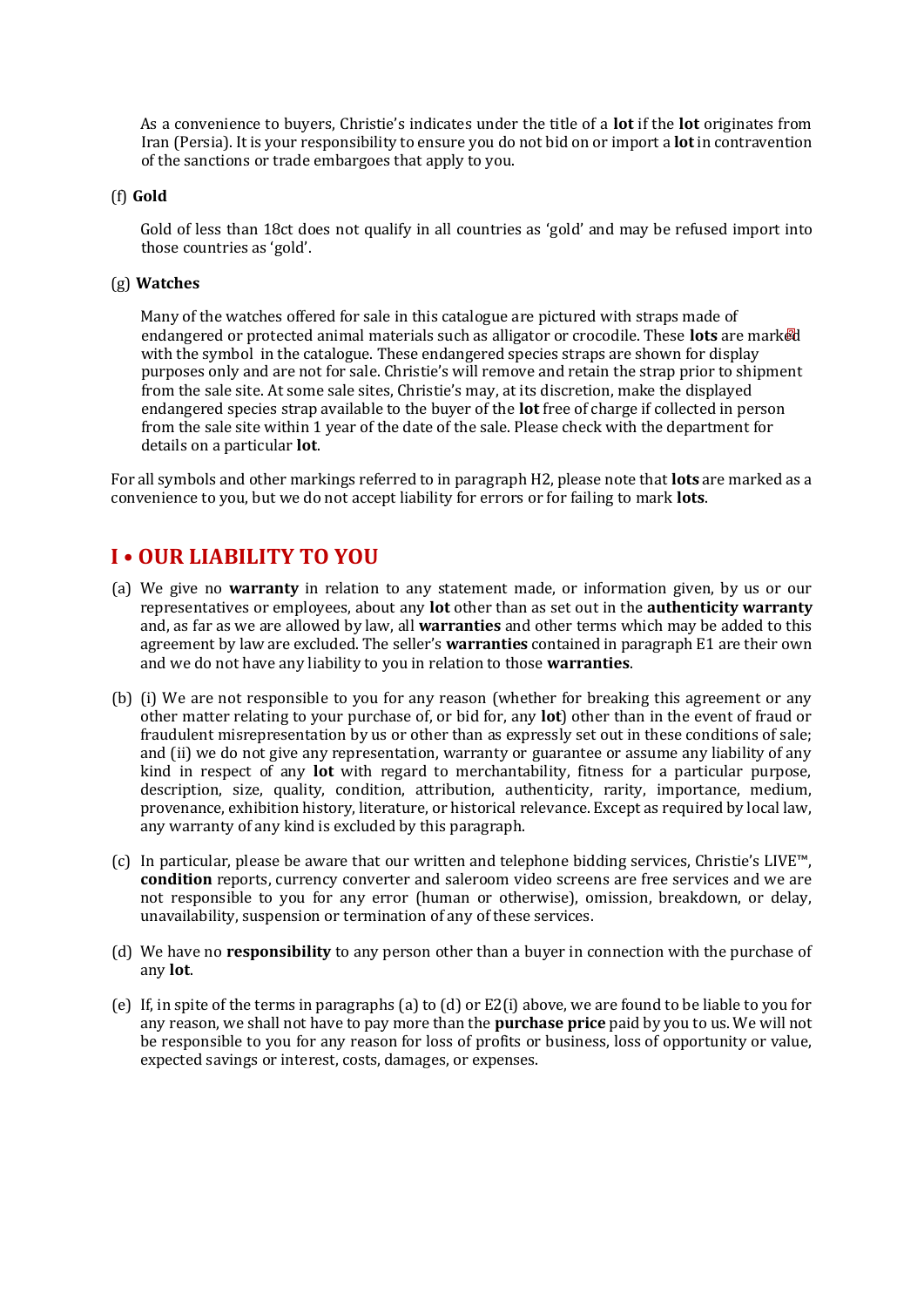# **J • OTHER TERMS**

#### **1 • OUR ABILITY TO CANCEL**

In addition to the other rights of cancellation contained in this agreement, we can cancel a sale of a **lot** if we reasonably believe that completing the transaction is, or may be, unlawful or that the sale places us or the seller under any liability to anyone else or may damage our reputation.

#### **2 • RECORDINGS**

We may videotape and record proceedings at any auction. We will keep any personal information confidential, except to the extent disclosure is required by law. However, we may, through this process, use or share these recordings with another **Christie's Group** company and marketing partners to analyse our customers and to help us to tailor our services for buyers. If you do not want to be videotaped, you may make arrangements to make a telephone or written bid or bid on Christie's LIVE™ instead. Unless we agree otherwise in writing, you may not videotape or record proceedings at any auction.

#### **3 • COPYRIGHT**

We own the copyright in all images, illustrations and written material produced by or for us relating to a **lot** (including the contents of our catalogues unless otherwise noted in the catalogue). You cannot use them without our prior written permission. We do not offer any guarantee that you will gain any copyright or other reproduction rights to the **lot**.

#### **4 • ENFORCING THIS AGREEMENT**

If a court finds that any part of this agreement is not valid or is illegal or impossible to enforce, that part of the agreement will be treated as being deleted and the rest of this agreement will not be affected.

#### **5 • TRANSFERRING YOUR RIGHTS AND RESPONSIBILITIES**

You may not grant a security over or transfer your rights or responsibilities under these terms on the contract of sale with the buyer unless we have given our written permission. This agreement will be binding on your successors or estate and anyone who takes over your rights and responsibilities.

#### **6 • TRANSLATIONS**

If we have provided a translation of this agreement, we will use the English version in deciding any issues or disputes which arise under this agreement.

#### **7 • PERSONAL INFORMATION**

We will hold and process your personal information and may pass it to another Christie's Group company for use as described in, and in line with, our privacy notice [at](http://www.christies.com/about-us/contact/privacy) **[www.christies.com](http://www.christies.com/about-us/contact/privacy)**. If you are a resident of California you can see a copy of our California Consumer Privacy Act statement [at](https://www.christies.com/about-us/contact/ccpa)  **<https://www.christies.com/about-us/contact/ccpa>**.

#### **8 • WAIVER**

No failure or delay to exercise any right or remedy provided under these Conditions of Sale shall constitute a waiver of that or any other right or remedy, nor shall it prevent or restrict the further exercise of that or any other right or remedy. No single or partial exercise of such right or remedy shall prevent or restrict the further exercise of that or any other right or remedy.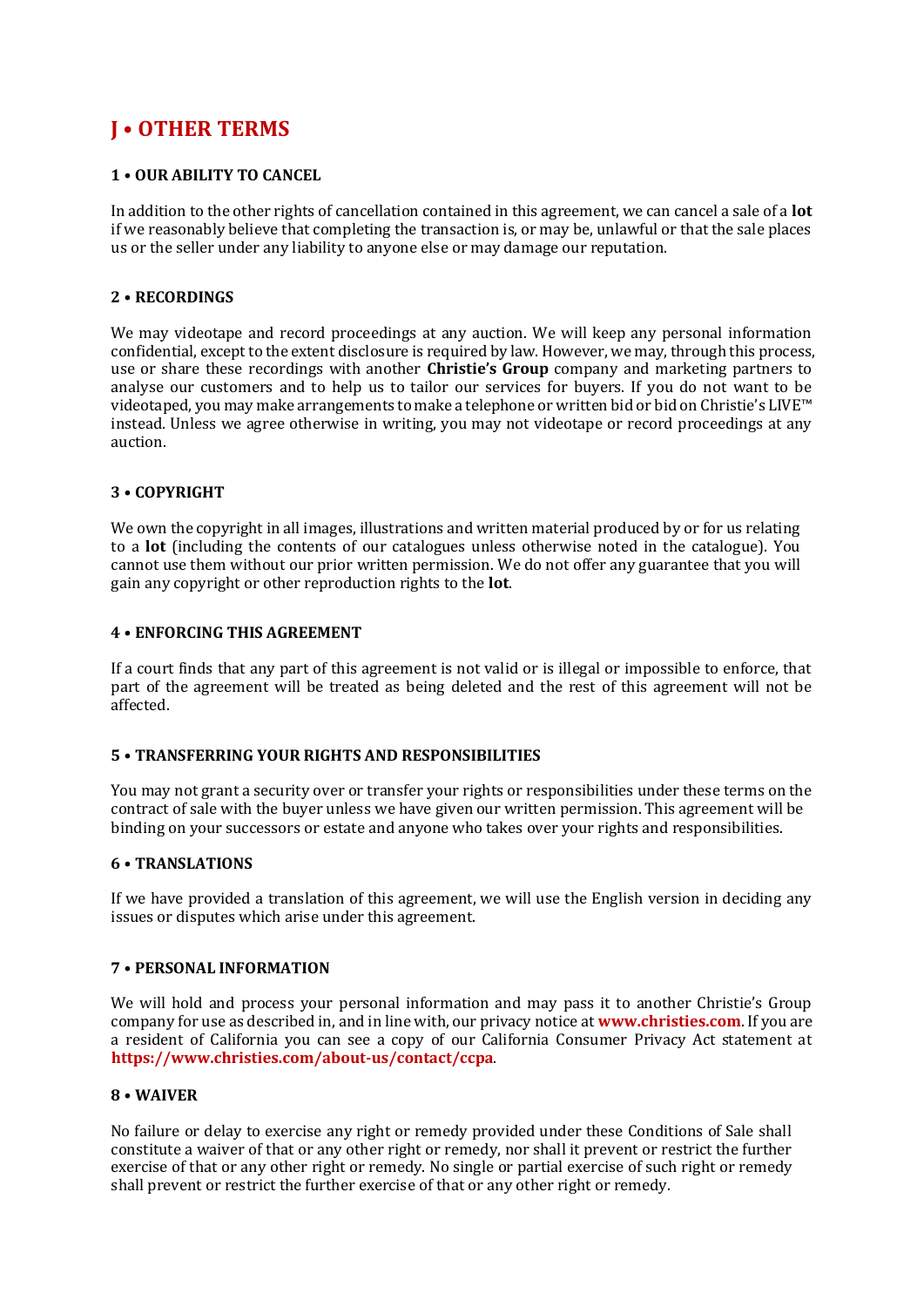#### **9 • LAW AND DISPUTES**

The rights and obligations of the parties with respect to these Conditions of Sale, the conduct of the auction and any matters connected with any of the foregoing shall be governed and interpreted by the Hong Kong laws. By bidding at auction, whether present in person or by agent, by written bid, telephone or other means, the buyer shall be deemed to have accepted these Conditions and submitted, for the benefit of Christie's, to the exclusive jurisdiction of the Hong Kong courts, and also accepted that Christie's also has the right to pursue remedies in any other jurisdiction in order to recover any outstanding sums due from the buyer.

#### **10 • REPORTING ON WWW.CHRISTIES.COM**

Details of all **lots** sold by us, including **catalogue descriptions** and prices, may be reported on **www.christies.com**. Sales totals are **hammer price** plus **buyer's premium** and do not reflect costs, financing fees, or application of buyer's or seller's credits. We regret that we cannot agree to requests to remove these details from **www.christies.com**.

### **K • GLOSSARY**

**auctioneer :** the individual auctioneer and/or Christie's.

**authentic :** a genuine example, rather than a copy or forgery of:

(i) the work of a particular artist, author or manufacturer, if the **lot** is described in the **Heading** as the work of that artist, author or manufacturer;

(ii) a work created within a particular period or culture, if the **lot** is described in the **Heading** as a work created during that period or culture;

(iii) a work for a particular origin source if the **lot** is described in the **Heading** as being of that origin or source; or

(iv) in the case of gems, a work which is made of a particular material, if the **lot** is described in the **Heading** as being made of that material.

**authenticity warranty :** the guarantee we give in this agreement that a **lot** is **authentic** as set out in section E2 of this agreement.

**buyer's premium :** the charge the buyer pays us along with the **hammer price**.

**catalogue description :** the description of a **lot** in the catalogue for the auction, as amended by any saleroom notice.

**Christie's Group :** Christie's International Plc, its subsidiaries and other companies within its corporate group.

**condition :** the physical **condition** of a **lot**.

**due date :** has the meaning given to it paragraph F1(a).

**estimate :** the price range included in the catalogue or any saleroom notice within which we believe a **lot** may sell. **Low estimate** means the lower figure in the range and **high estimate** means the higher figure. The **mid estimate** is the midpoint between the two.

**hammer price :** the amount of the highest bid the **auctioneer** accepts for the sale of a **lot**.

**Heading :** has the meaning given to it in paragraph E2.

**lot :** an item to be offered at auction (or two or more items to be offered at auction as a group).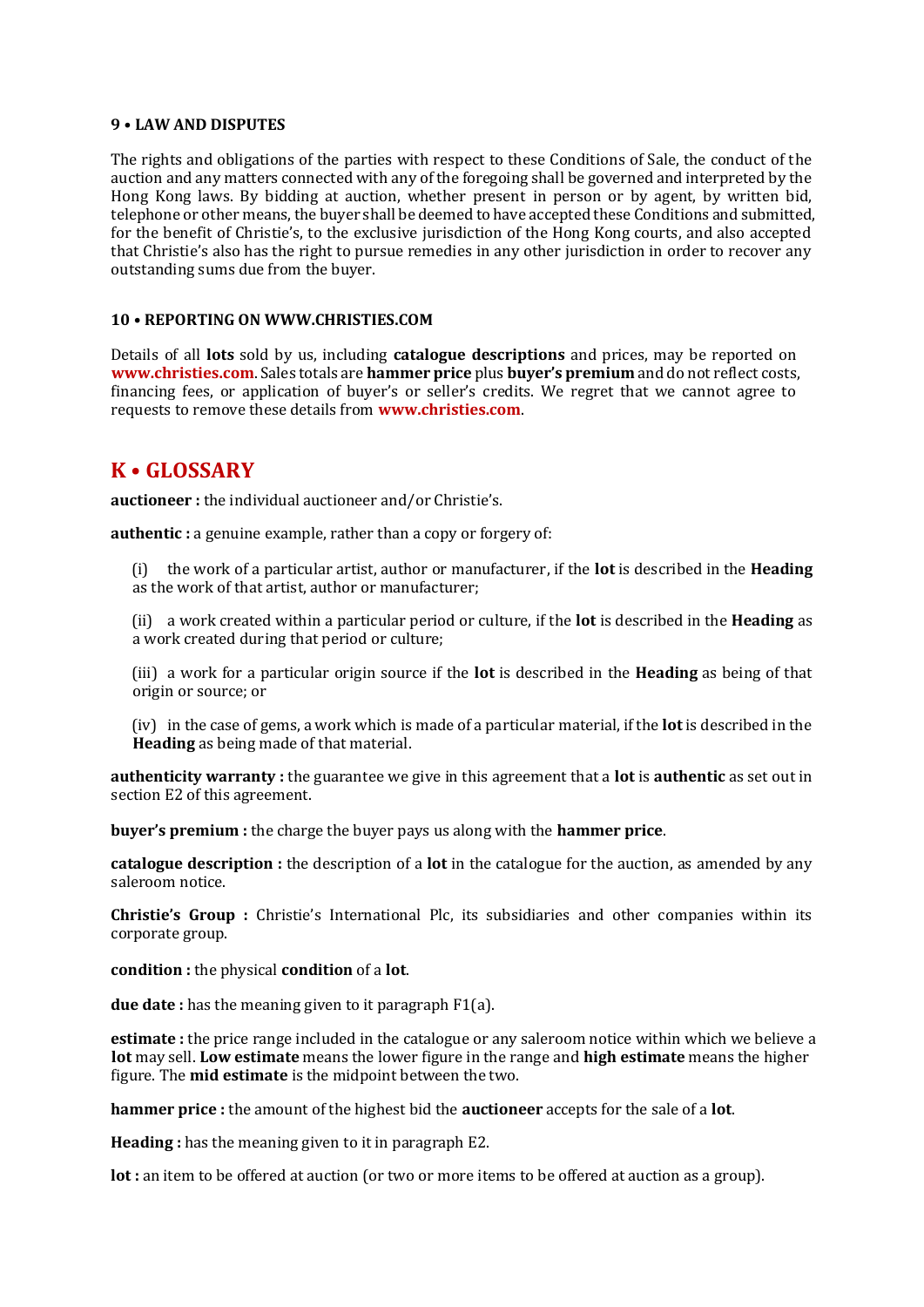**other damages :** any special, consequential, incidental or indirect damages of any kind or any damages which fall within the meaning of 'special', 'incidental' or 'consequential' under local law.

**purchase price :** has the meaning given to it in paragraph F1(a).

**provenance :** the ownership history of a **lot**.

**qualified :** has the meaning given to it in paragraph E2 and **Qualified Headings** means the section headed **Qualified Headings** on the page of the catalogue headed 'Important Notices and Explanation of Cataloguing Practice'.

**reserve :** the confidential amount below which we will not sell a **lot**.

**saleroom notice :** a written notice posted next to the **lot** in the saleroom and on **www.christies.com**, which is also read to prospective telephone bidders and notified to clients who have left commission bids, or an announcement made by the **auctioneer** either at the beginning of the sale, or before a particular **lot** is auctioned.

**UPPER CASE type :** means having all capital letters.

**warranty :** a statement or representation in which the person making it guarantees that the facts set out in it are correct.

### **SYMBOLS USED IN THIS CATALOGUE**

The meaning of words coloured in **bold** in this section can be found at the end of the section of the catalogue headed 'Conditions of Sale • Buying at Christie's'

**º** Christie's has a direct financial interest in the **lot**. See Important Notices and Explanation of Cataloguing Practice.

∆ Owned by Christie's or another **Christie's Group** company in whole or part. See Important Notices and Explanation of Cataloguing Practice.

◆ Christie's has a direct financial interest in the **lot** and has funded all or part of our interest with the help of someone else. See Important Notices and Explanation of Cataloguing Practice.

¤ Bidding by parties with an interest.

**• Lot** offered without **reserve** which will be sold to the highest bidder regardless of the pre-sale estimate in the catalogue.

**~ Lot** incorporates material from endangered species which could result in export restrictions. See Section H2(b) of the Conditions of Sale • Buying at Christie's.

Ψ **Lot** incorporates material from endangered species that is not for sale and is shown for display purposes only.

Please note that **lots** are marked as a convenience to you and we shall not be liable for any errors in, or failure to, mark a **lot**.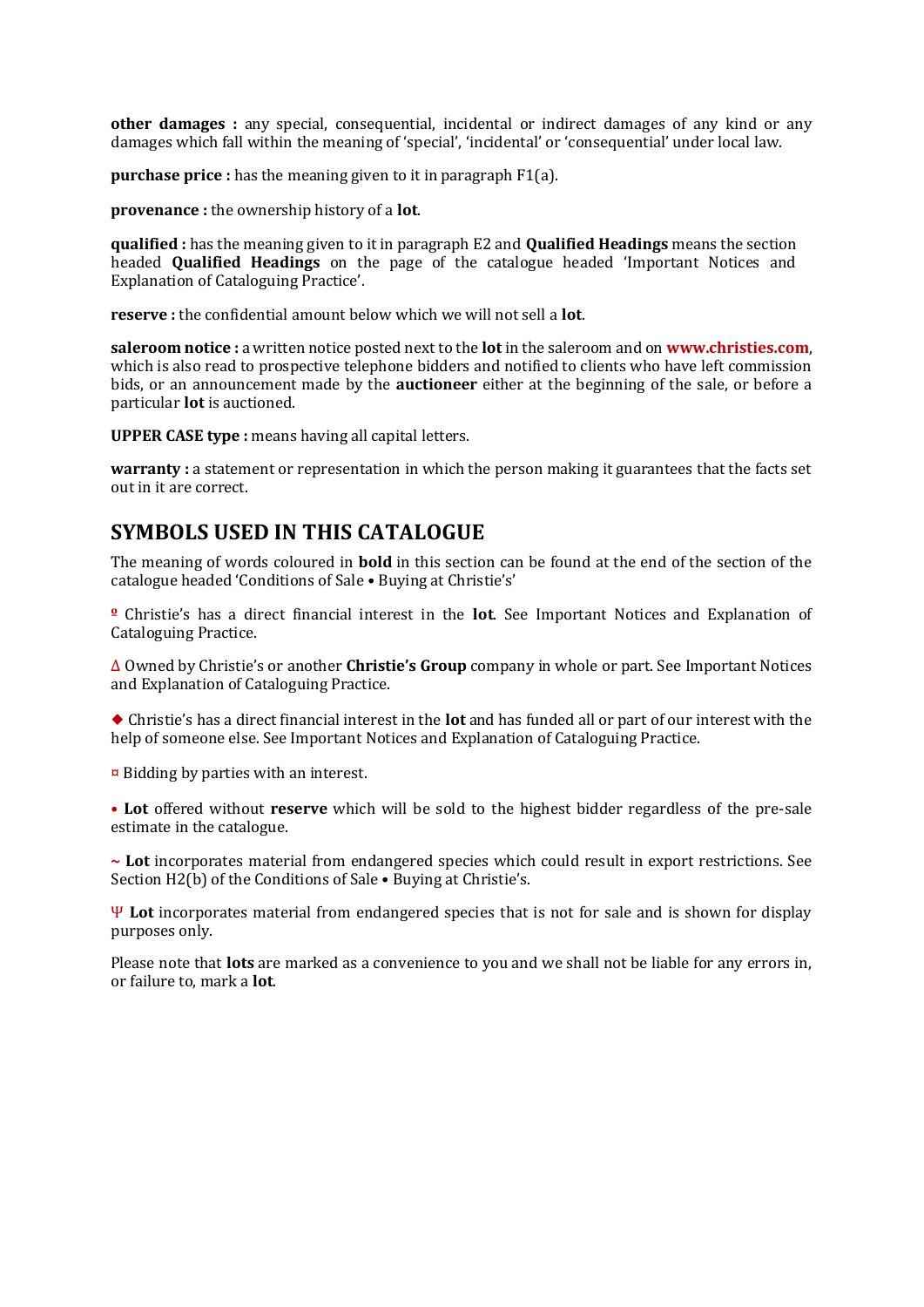# **IMPORTANT NOTICES AND EXPLANATION OF CATALOGUING PRACTICE**

# **IMPORTANT NOTICES**

#### **CHRISTIE'S INTEREST IN PROPERTY CONSIGNED FOR AUCTION**

#### **Δ Property owned in part or in full by Christie's**

From time to time, Christie's may offer a lot which it owns in whole or in part. Such property is identified in the catalogue with the symbol  $\Delta$  next to its lot number. Where Christie's has an ownership or financial interest in every lot in the catalogue, Christie's will not designate each lot with a symbol, but will state its interest in the front of the catalogue.

#### º **Minimum price guarantees:**

On occasion, Christie's has a direct financial interest in the outcome of the sale of certain lots consigned for sale. This will usually be where it has guaranteed to the Seller that whatever the outcome of the auction, the Seller will receive a minimum sale price for the work. This is known as a minimum price guarantee. Where Christie's holds such financial interest we identify such lots with the symbol  $\frac{9}{2}$  next to the lot number.

#### º♦ **Third party guarantees/Irrevocable bids**

Where Christie's has provided a Minimum Price Guarantee it is at risk of making a loss, which can be significant, if the lot fails to sell. Christie's therefore sometimes chooses to share that risk with a third party who agrees prior to the auction to place an irrevocable written bid on the lot. If there are no other higher bids, the third party commits to buy the lot at the level of their irrevocable written bid. In doing so, the third party takes on all or part of the risk of the lot not being sold. Lots which are subject to a third party guarantee arrangement are identified in the catalogue with the symbol  $\frac{1}{2} \blacklozenge$ .

Christie's compensates the third party in exchange for accepting this risk provided that the third party is not the successful bidder. The remuneration to the third party may either be based on a fixed fee or an amount calculated against the final hammer price. The third party may also bid for the lot above the irrevocable written bid. Where the third party is the successful bidder, the third party is required to pay the hammer price and the buyer's premium in full.

Third party guarantors are required by us to disclose to anyone they are advising their financial interest in any lots they are guaranteeing. However, for the avoidance of any doubt, if you are advised by or bidding through an agent on a lot identified as being subject to a third party guarantee you should always ask your agent to confirm whether or not he or she has a financial interest in relation to the lot.

#### ¤ **Bidding by parties with an interest**

When a party with a direct or indirect interest in the lot who may have knowledge of the lot's reserve or other material information may be bidding on the lot, we will mark the lot with this symbol¤. This interest can include beneficiaries of an estate that consigned the lot or a joint owner of a lot. Any interested party that successfully bids on a lot must comply with Christie's Conditions of Sale, including paying the lot's full Buyer's Premium plus applicable taxes.

#### **Post-catalogue notifications**

In certain instances, after the catalogue has been published, Christie's may enter into an arrangement or become aware of bidding that would have required a catalogue symbol. In those instances, a pre-sale or pre-lot announcement will be made.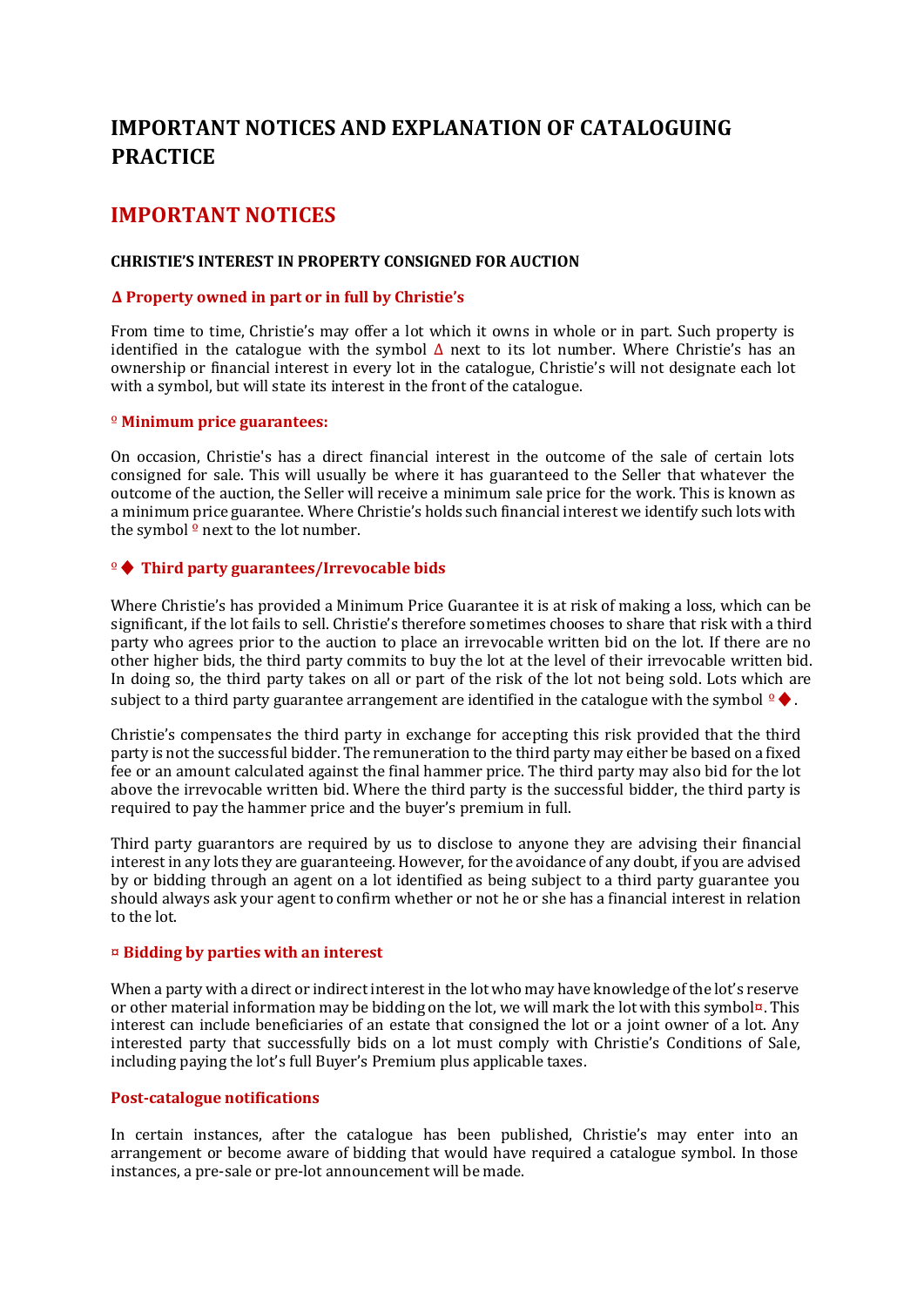#### **Other arrangements**

Christie's may enter into other arrangements not involving bids. These include arrangements where Christie's has made loans or advanced money to consignors or prospective purchasers or where Christie's has shared the risk of a guarantee with a partner without the partner being required to place an irrevocable written bid or otherwise participating in the bidding on the lot. Because such arrangements are unrelated to the bidding process they are not marked with a symbol in the catalogue.

Please see **http://www.christies.com/financial-interest/** for a more detailed explanation of minimum price guarantees and third party financing arrangements.

# **EXPLANATION OF CATALOGUING PRACTICE**

Terms used in a catalogue or lot description have the meanings ascribed to them below. Please note that all statements in a catalogue or lot description as to authorship, period, reign or dynasty are made subject to the provisions of the Conditions of Sale, including the **authenticity warranty**. Our use of these expressions does not take account of the condition of the lot or of the extent of any restoration. Buyers are advised to inspect the property themselves. Written condition reports are usually available on request.

A term and its definition listed under 'Qualified Headings' is a qualified statement as to authorship, period, reign or dynasty. While the use of this term is based upon careful study and represents the opinion of specialists, Christie's and the consignor assume no risk, liability and responsibility for the authenticity of authorship or of the lot being created in certain period, reign or dynasty of any lot in this catalogue described by this term, and the **authenticity warranty** shall not be available with respect to lots described using this term.

Discrepancy in the layout of information may appear between the catalogue description in English and its Chinese translation. We will use the English version of the catalogue description in deciding any issue or disputes which arise under the **authenticity warranty** or the 'Qualified Headings'.

#### **OPTIONS TO BUY PARCELS**

A parcel consists of several lots of the same wine of identical lot size, bottle size and description. Bidding will start on the first lot of the parcel and the successful buyer of that lot is entitled to take some or all of the remaining lots in the parcel at the same hammer price. If the buyer of the first lot does not take further lots, the remaining lots of the parcel will be offered in a similar fashion. We recommend that a bid on a parcel lot be placed on the first lot of the parcel. If the bid is superseded, Christie's will automatically move your bid to the next identical lot and so on. In all instances, such bids will be handled at the auctioneer's discretion.

#### **CLASSIFICATIONS**

Bordeaux Classifications in the text are for identification purposes only and are based on the official 1855 classification of the Médoc and other standard sources. All wines are Château-bottled unless stated otherwise.

#### **ULLAGES AND CORKS OF OLD WINES**

Wines are described in this catalogue as correctly as can be ascertained at time of going to press, but buyers of old wines must make appropriate allowances for natural variations of ullages, conditions of cases, labels, corks and wine. No returns will be accepted.

#### **ULLAGE**

The amount by which the level of wine is short of being full: these levels may vary according to age of the wines and, as far as can be ascertained by inspection prior to the sale, are described in the